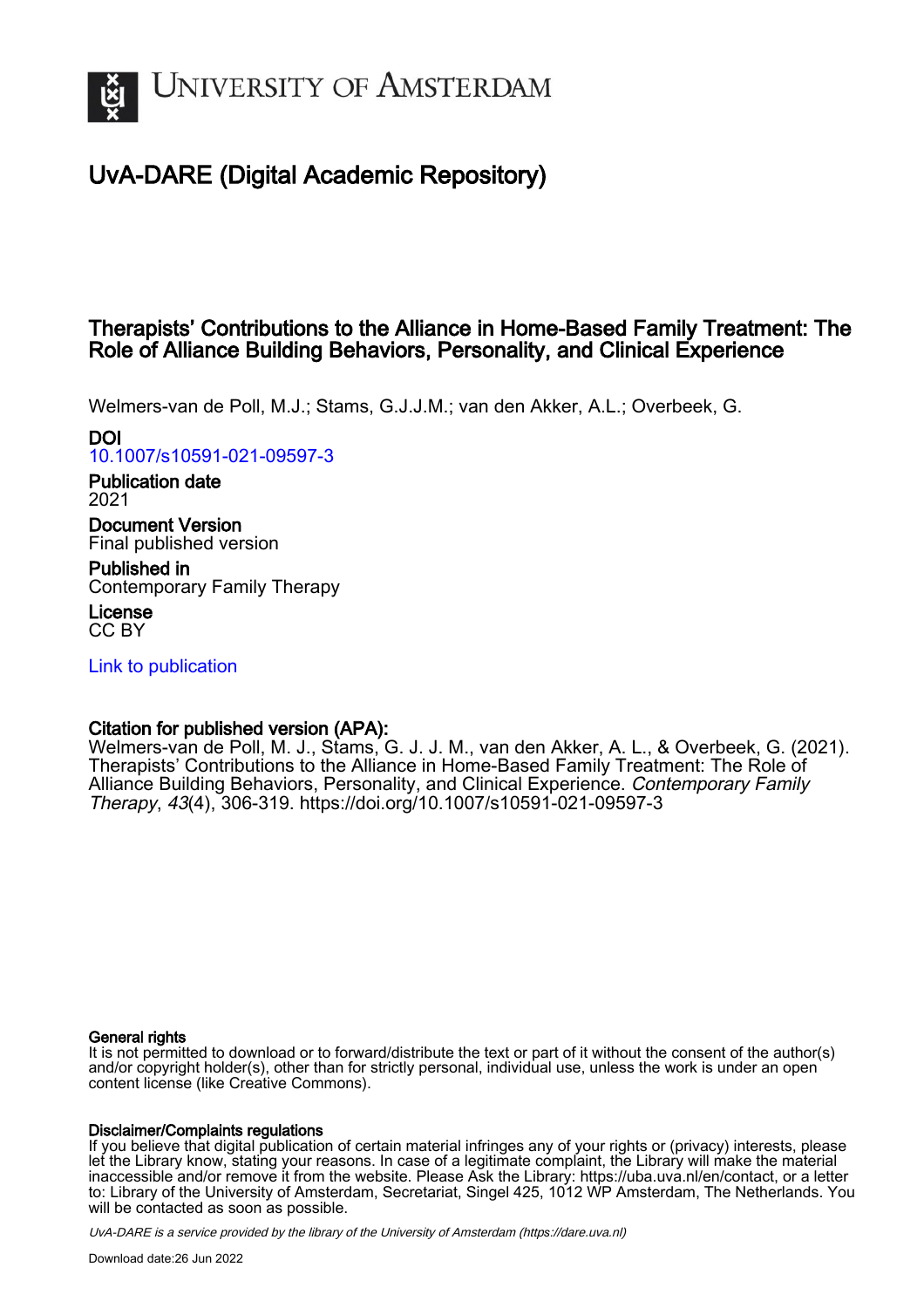**ORIGINAL PAPER**



# **Therapists' Contributions to the Alliance in Home‑Based Family Treatment: The Role of Alliance Building Behaviors, Personality, and Clinical Experience**

**M. J. Welmers‑van de Poll1,2 · G. J. J. M. Stams2 · A. L. van den Akker2 · G. Overbeek2**

Accepted: 6 July 2021 / Published online: 16 July 2021 © The Author(s) 2021

## **Abstract**

Alliance is a robust contributor to the outcome of adult, youth, and family therapy, but little is known about therapists' contributions to the alliance in conjoint family treatment. We investigated the predictive value of therapists' personality, clinical experience and observed alliance building behaviors for mid-treatment alliance as reported by therapists and family members. Participants were 77 parents and 21 youth from 57 families receiving home-based family treatment from 33 therapists. Therapist *openness to experience* and *agreeableness* as well as therapists' in-session *engagement* and *emotional connection* behaviors predicted more positive therapists' and family members' reports of the alliance. Therapist *neuroticism, extraversion* and *conscientiousness* predicted more negative alliance-reports. In-session *safety* behaviors also predicted more negative alliance-reports, but this fnding was only signifcant for therapists' and not family members' reports of the alliance. Clinical experience did not predict quality of alliances. We conclude that training and supervision of family therapists could beneft from focusing on emotional connection with and active engagement of family members in treatment, and from increasing self-awareness of the impact of their personality on alliances with family members.

**Keywords** Therapeutic alliance · Home-based family treatment · Alliance building behaviours · Therapist personality · Clinical experience

## **Introduction**

Do some therapists have more success with their clients than others, and if so, what factors might explain this between-therapist diference? This question has received growing attention in psychotherapy research, and several studies indeed indicate substantial between-therapist variability in explaining treatment outcome (Crits-Cristoph, & Mintz, 1991; Huppert et al., [2001;](#page-13-0) Zuroff et al., [2010](#page-14-0)). Previous studies have indicated that the extent to which they succeed in building alliances might be an important factor in explaining variability in therapy success between therapists (Baldwin et al.,  $2007$ ; Zuroff et al.,  $2010$ ).

Alliance is generally defned as a professional relationship between a therapist and his or her client, consisting of an emotional bond and agreement on what goals and tasks should be central during treatment (Bordin, [1979](#page-12-1); Elvins,  $&$  Green,  $2008$ ). It has shown to be a significant contributor to psychotherapy outcome in adults, youth and families (Flückiger et al., [2018;](#page-13-2) Murphy & Hutton [2018](#page-14-1); Welmers-van de Poll et al., [2018](#page-14-2)). However, several studies have shown that therapists difer substantially in how much they succeed in building alliances with their clients (Dinger et al., [2008;](#page-13-3) Nissen-Lie et al., [2010](#page-14-3)). Thus, identifying therapist characteristics and behaviors that contribute to better alliances can be an important step towards a better understanding of between-therapist diferences in treatment efectiveness. In the current paper, we aim to investigate the contribution of therapists' observed alliance building behaviors, personality, and years of clinical experience to the alliance in home-based family treatment.

 $\boxtimes$  M. J. Welmers-van de Poll jm.welmers-vande.poll@windesheim.nl

<sup>&</sup>lt;sup>1</sup> Research Centre Youth, Windesheim University of Applied Sciences, Postbus 10090, Zwolle 8000 GB, The Netherlands

Research Institute of Child Development and Education, University of Amsterdam, Nieuwe Achtergracht 127, 1018 WS Amsterdam, The Netherlands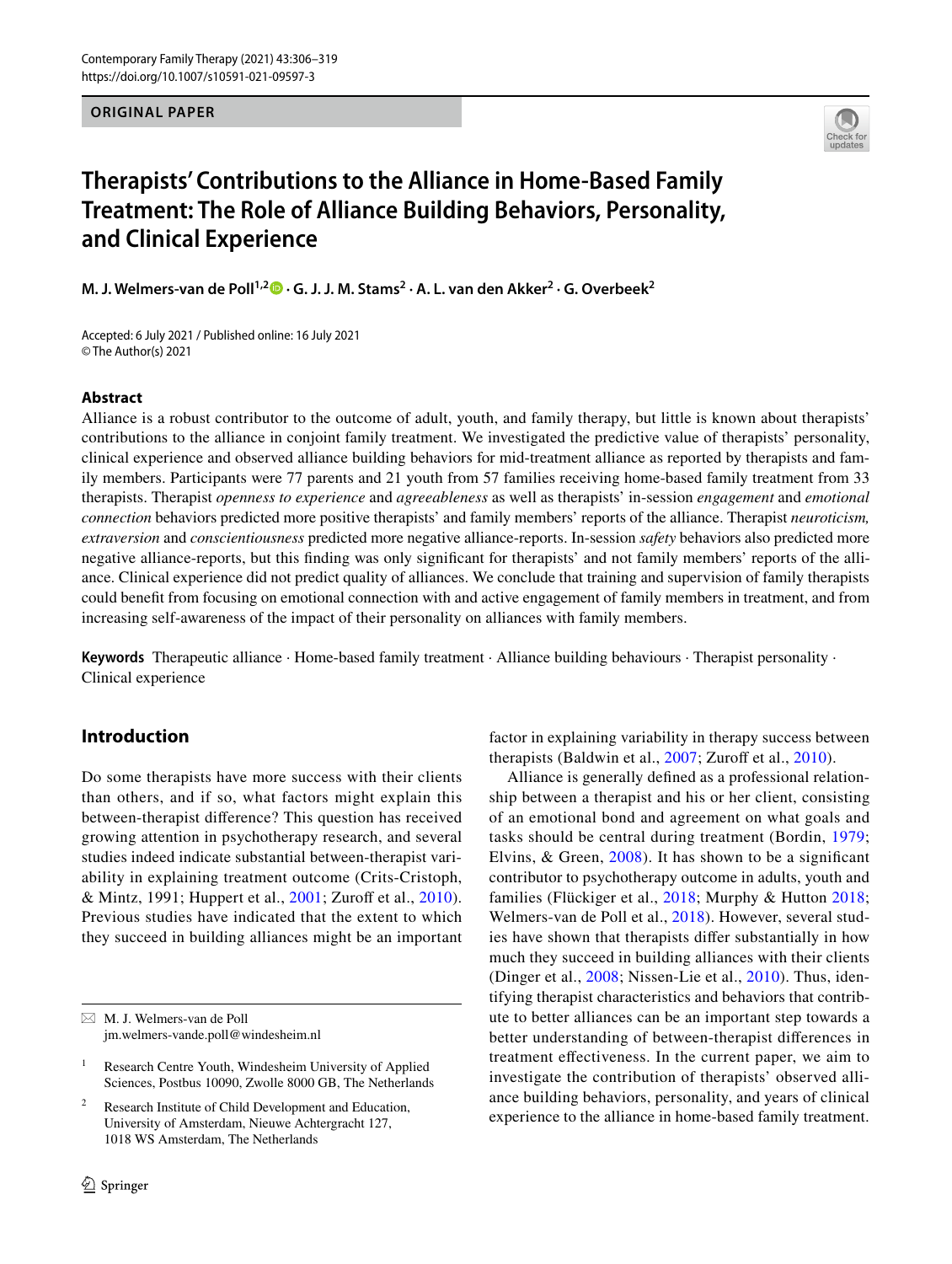#### **Alliances in Family Treatment**

In conjoint family treatment, building alliances is complex for several reasons. First, the therapist simultaneously develops multiple alliances with diferent family members, who often have diferent or even conficting needs and expectations of the treatment and the therapist. Second, family members observe and infuence each other in their alliances with the therapist. Consequently, knowing they are observed by their partner, father, mother or children, family members might feel unsafe and reluctant to be open and collaborative with the therapist (Friedlander et al., [2006a](#page-13-4)). A fnal complexity in building alliances in family treatment is that treatment outcome is not only afected by family members' individual bond and collaboration with the therapist, but also by the extent to which family members form an alliance with each other, also referred to as the *within-system alliance* (Pinsof & Catherall [1986\)](#page-14-4), or *shared sense of purpose within the family* (Escudero et al., [2008](#page-13-5); Friedlander et al., [2006a,](#page-13-4) [2006b](#page-13-6); Isserlin, & Couturier [2012](#page-13-7)).

In order to encompass these systemic complexities in a comprehensive model of the alliance in family therapy, Friedlander et al. [\(2006a\)](#page-13-4) developed the System for Observing Family Therapy Alliances (SOFTA). This assessment system is based on a four domain model of the alliance, with two individual alliance domains refecting (a) goal and task elements (*Engagement in the Therapeutic Process*), and (b) bond elements of the alliance (*Emotional Connection to the Therapist*), similar to Bordin's [\(1979\)](#page-12-1) defnition of the alliance for individual psychotherapy. The other two domains concern systemic aspects of the alliance unique to conjoint family treatment, that is, (c) *Safety within the Therapeutic System*, referring to family members experiencing the therapeutic environment as a safe place where they can take risks, be open and fexible, and handle family conficts without risking harm, and (d) *Shared Sense of Purpose within the Family,* which is the agreement and cooperation between family members on shared goals (Friedlander et al., [2006a](#page-13-4)).

Several studies using the SOFTA to observe client behaviors indicate the importance of family members' sense of safety and their shared sense of purpose in promoting positive outcomes of family therapy (e.g. Escudero et al., [2008](#page-13-8); Friedlander et al., [2008b](#page-13-9); Isserlin & Couturier, [2012](#page-13-10); Sotero et al., [2018\)](#page-14-5). Moreover, results of a recent meta-analysis on the association between alliance and outcome in couple and family therapy indicate that aspects of the alliance typical of systemic treatment, such as safety within the therapeutic system or the family's shared sense of purpose, are more predictive of outcome as compared to individual alliances with the therapist, even when these individual alliances of multiple family members are averaged to measure a family unit of alliance (Friedlander et al., [2018](#page-13-6)). This indicates

that study fndings on therapists' contributions to alliance in individual therapy cannot simply be generalized to family treatment, which emphasizes the importance of a systemic approach to the alliance in family therapy practice and research. However, studies examining therapists' contributions to the alliance in systemic family treatment are scarce (Sotero et al., [2017\)](#page-14-6).

#### **Therapists' Alliance Building Behaviors**

Therapists' observed in-session behavior could be an important contributor to the alliance, as has been shown in several studies in individual youth therapy (Creed & Kendall [2005](#page-12-2); Fjermestad et al., [2020](#page-13-11); Ovenstad et al., [2020](#page-14-7)). For conjoint family treatment however, studies on alliance building behaviors are scarce. Diamond et al. ([1999](#page-13-12)) examined ten cases of adolescents in Multidimensional Family Therapy (MDFT) with initially poor alliances, and compared fve improved cases with fve unimproved cases. They found that in the improved cases, therapists more extensively presented themselves as the adolescent's ally, attended to the adolescent's experience, and formulated personally meaningful goals. In a comparable study on the alliance with adolescents in a Spanish setting of brief family therapy, Muñiz de la Peña et al. ([2012\)](#page-13-13) found that therapists showed signifcantly more competitive responding in poor alliance sessions. Competitive responding refects two speakers' opposing views on who is in control in their relationship, resulting for example in not answering a question or interrupting the other speaker when he or she changes the conversation topic (Muñiz de la Peña et al., [2012](#page-13-13)). In the same study, cases with improved alliances showed a decrease in the therapist's competitive responding. Although both of these studies concerned family therapy, the studies did lack a systemic focus on the alliance, as they examined individual alliances with adolescents only.

Two other observational family therapy case studies examining alliances with the family describe how alliances improved when the therapist (a) explained a rationale for introducing new goals and tasks, (b) fostered emotional bonds with each family member, for example by reassuring and empathizing, (c) focused on family members' shared experiences and agreed upon goals, and (d) highly invested in family members' sense of safety during sessions (Escudero et al., [2012;](#page-13-14) Friedlander et al., [2014\)](#page-13-15). Although providing valuable insight into good practices of alliance building and repairing in the context of family therapy, both case studies did not provide a statistical test of the association between alliance building behaviors and the alliance. Consequently, the effect of therapists' observed behaviors on alliances in family therapy remains unclear.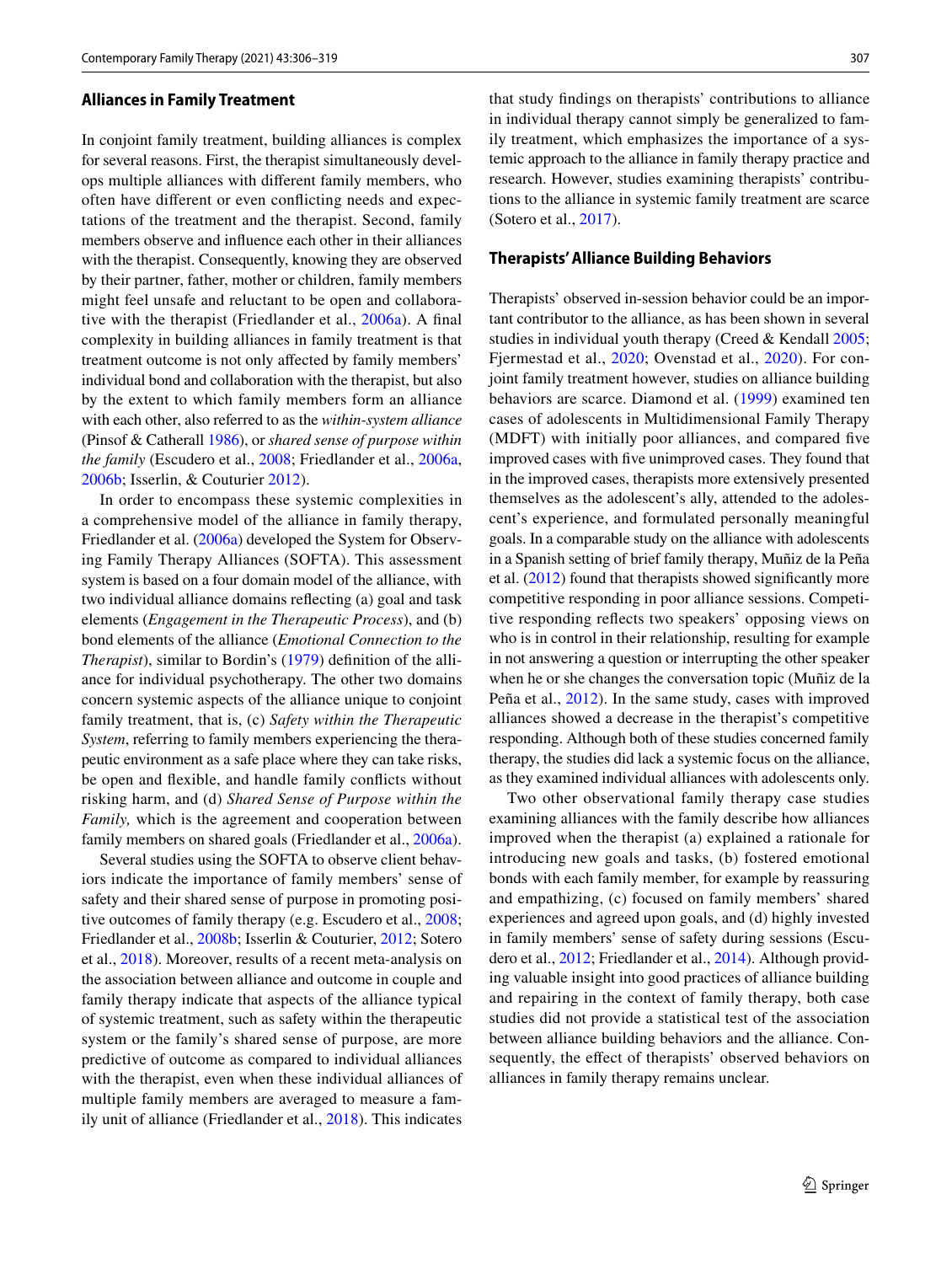#### **Personality and Clinical Experience**

Besides observable therapists' behaviors, relatively stable individual characteristics of the therapist might infuence alliance processes. Two reviews of studies on therapists' contributions to the alliance in individual psychotherapy indicated that warmth, trustworthiness, fexibility, being interested, alert, relaxed, confdent and respectful, are therapist characteristics associated with a stronger alliance (Ackerman & Hilsenroth [2003\)](#page-12-3), whereas being rigid, aloof, tense, uncertain, self-focused, and critical are associated with poorer alliances (Ackerman & Hilsenroth [2001](#page-12-4)). However, few studies comprehensively examined associations between therapists' stable individual (personality) characteristics and alliance, while to our knowledge, no such studies exist for conjoint family treatment.

A well validated model that can be used to describe the therapist's personality characteristics, is The Five Factor Personality Model (Chapman et al., [2009](#page-12-5); McCrae & Costa [1987\)](#page-13-16). This model distinguishes between *neuroticism, extraversion, openness to experience, agreeableness*, and *conscientiousness* as fve basic personality domains (McCrae & Costa [1987](#page-13-16)). *Neuroticism* is likely to negatively impact the therapist's ability to build strong alliances, as it refers to emotional instability and anxiety, lacking confdence, and being tense rather than relaxed (Hoekstra & De Fruyt [2014\)](#page-13-17). Neuroticism has been shown to negatively impact job performance more generally (Lado & Alonso [2017](#page-13-18)), as well as the quality of intimate and social relationships (e.g. Karney & Benjamin [1995;](#page-13-19) Lopes et al., [2003;](#page-13-20) Schafhuser et al., [2014\)](#page-14-6). In a recent study clients were asked to report on their ideal therapists' personality, and they particularly valued low neuroticism and high conscientiousness (Russell et al., [2020](#page-14-8)). *Conscientiousness* refers to being targeted, organized, ambitious, disciplined, and trustworthy (Hoekstra  $\&$  De Fruyt [2014](#page-13-17)), which positively impacts job performance (Barrick & Mount, [1991](#page-12-6); Lado & Alonso [2017](#page-13-18)). The review by Ackerman and Hilsenroth ([2003](#page-12-3)) indicated that therapists' trustworthiness was associated with stronger alliances, which supports the hypothesis that therapists' conscientiousness may positively impact the alliance. However, a recent study on personal style and personality dimensions of therapists providing individual, group or family therapy found that conscientiousness negatively impacted therapists' emotional closeness with their clients, possibly hampering the building of a strong alliance (Casari et al., [2019\)](#page-12-7).

The remaining three domains of the Big Five Model all represent traits likely to positively impact the alliance. *Extraverted* individuals enjoy social interaction and tend to be warm (Hoekstra & De Fruyt [2014\)](#page-13-17), showing higher perceived quality of social relationships (Lopes et al., [2003](#page-13-20)). *Agreeableness* refers to being empathic, trusting, sincere, and caring (Hoekstra & De Fruyt [2014](#page-13-17)), and is associated

with having less conficts in social relationships (Assendorpf & Wilpers [1998\)](#page-12-8). Finally, when therapists are more *open to experience*, they are more fexible, curious, and open to differing values of other people (Hoekstra & De Fruyt [2014](#page-13-17)). This may help clients feel more accepted, which in turn can strengthen the therapeutic bond.

Chapman et al. ([2009\)](#page-12-5) used the Five Factor Personality (FFP) model to investigate the association between individual psychotherapy trainees' personality and alliance in a sample of 34 trainees and 64 clients. They found that three of the FFP domains were associated with the alliance. Highly *neurotic* therapist trainees received better alliance reports of their clients, but reported on poorer alliances themselves. Highly *agreeable* trainees also reported poorer alliances, but this was not the case in client reports. Finally, higher levels of o*penness* of trainees were associated with less positive client-reports of the alliance. Chapman and others explained these somewhat surprising fndings by the low levels of *neuroticism* and high levels of *openness* and *agreeableness* in their trainee sample as compared to national norms. Consequently, lower *neuroticism* and higher *agreeableness* and *openness* represented extreme levels of these traits, which may particularly explain their negative efect on the alliance. In the light of these fndings, it is interesting to mention a study by Delgadillo et al. ([2020](#page-12-9)), which showed that anxious and depressed clients individually treated by more *agreeable* and *open* psychologists had poorer treatment outcomes. Notably, therapists' means on these dimensions were exceeding national norms.

Although therapists' personality traits might help or hamper bonding and collaborating effectively with clients, clinical experience might help therapists to enhance those interpersonal skills that do not come naturally. Especially in family therapy, skills required for balancing multiple alliances and enhancing systemic aspects of the alliance are complex, and thus might beneft from extensive clinical experience. To our knowledge, there are no studies available examining the efect of the therapist's clinical experience on alliances in conjoint family treatment. Previous studies of other forms of therapy show mixed results. For example, Mallinckrodt and Nelson [\(1991](#page-13-21)) found that experienced post-graduate therapists had stronger alliances with their clients as compared to both novice and advanced psychotherapy trainees. Hersoug et al. ([2009\)](#page-13-22) found that in long-term psychotherapy more experienced therapists rated the alliance to be lower. However, in another study, with a larger sample of therapists, no efect was found for years of clinical experience on alliance (Dunkle & Friedlander 1996). These equivocal results underline the relevance of further investigating the role of the therapists' clinical experience in building alliances.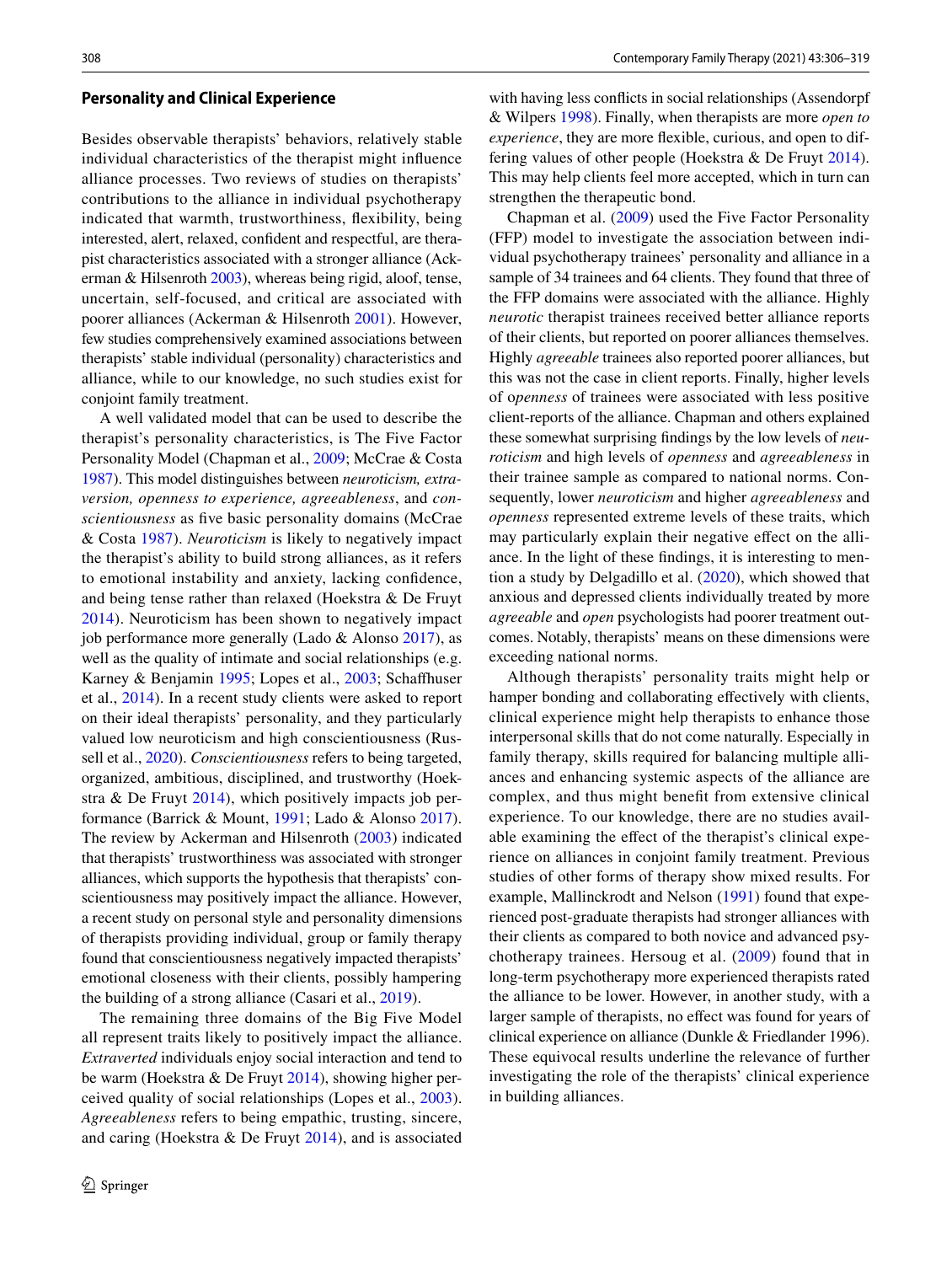## **Present Study**

This study aimed to examine the contribution of therapists' observed alliance building behaviors, personality, and clinical experience to the alliance in a home-based family treatment for youth problems. Empirical evidence suggests that the client's perspective on the alliance seems most predictive of outcome (Horvath et al., [2011\)](#page-13-10). However, several studies support the predictive value of therapist reports as well (De Greef et al., [2018b](#page-12-10); Flückiger et al., [2018;](#page-13-2) Zilcha-Mano et al., [2015](#page-14-9)). Also, it is the therapist who is responsible for managing the therapeutic process, including the process of building alliances and repairing problematic alliances if they occur (Hartmann et al., [2015\)](#page-13-23). In this study we thus focused on predicting both family members' and therapists' experiences of the alliance. Because we were interested in alliance as a dynamic process that develops over time (Horvath, [2011;](#page-13-10) Welmers-van de Poll et al., [2018\)](#page-14-2), we investigated mid-treatment alliance, taking into account the possible efects of early treatment therapist behavior and alliance.

We hypothesized that the therapist's personality, clinical experience, and observed alliance building behaviors would be signifcantly associated with mid-treatment alliance as reported by family members and therapists. More specifcally, we expected that therapists' *extraversion, openness to experience,* and *agreeableness* would positively, and *neuroticism* would negatively predict quality of the alliance. As previous fndings regarding *conscientiousness* (-related traits) as well as years of clinical experience were inconsistent, we did not formulate hypotheses for the direction of the association with the alliance for these characteristics. Finally, we expected that therapists' observed *engagement, emotional connection, safety,* and *shared sense of purpose* behaviors would predict more positive mid-treatment alliance reports.

### **Methods**

#### **Participants and Treatment**

Participants were 77 parents (*n*=54 (step)mothers, *n*=23 (step)fathers) and 21 children from 57 families. The mean age of the child for whom the treatment was indicated was 10  $(SD=4.4$ , range 0–16.7). The mean age of the children participating in the study was 11.7 years  $(SD = 2.7, \text{range})$ 5–16), and the mean age of parents was 39 years (*SD*=7.8, range 25–55). The study was carried out in the Netherlands, and most participants were born in the Netherlands. In 3 families, one or both parents were born in a western country other than the Netherlands, and in 4 families one or both parents were born in a non-western country. Participating families received home-based family treatment for youth problems, designated as *Intensieve Pedagogische Thuishulp* (*IPT,* Van der Steege, [2007\)](#page-14-10). They were seen by 33 IPTworkers (12% male; *M* age 42.7, *SD*=9.3), hereafter referred to as 'therapists'. All therapists had a social work related (post-) bachelor's degree and an average of 8.4 years of clinical experience  $(SD=4.7)$ . Each therapist saw 1–6 families  $(M=1,73, SD=1,15).$ 

*Intensieve Pedagogische Thuishulp (IPT,* Van der Steege, [2007](#page-14-10)) designates home based family treatment in the Netherlands for families dealing with complex child behavior and parenting problems. Most families experience problems in other domains as well, such as fnancial problems, parental psychopathology or lack of a supporting social network. An important treatment principle is that effective treatment for youth problems cannot be provided to a child isolated from parents and other family members and is best provided in the child's daily living environment (Van der Steege, [2007](#page-14-10)). Consequently, the treatment applies a systemic approach and is provided in the family's home. Furthermore, it is characterized by a solution-focused, empowering approach, focusing on improving parenting skills and enhancing social support. During treatment, an IPT-worker visits the family at their homes once or twice a week or once every two weeks, depending on the families' needs and stage of treatment. Families in this study received IPT for an average period of 50 weeks (*SD* =30.2; *Median*=45,5; range 12–168), with the majority of families (80%) receiving treatment with a length between 14 and 78 weeks.

#### **Measures**

#### **Working Alliance Inventory—Short Form (WAI‑s)**

To assess the alliance, we used the Working Alliance Inventory, Short Form (WAI-s; Horvath & Greenberg, 1989; Killian et al., [2017](#page-13-24)). The 12 items in this questionnaire (e.g. "My family counselor and I agree upon what I should do in order to improve the way things are going in my family" for the client version or "This client agrees upon what family members should do in order to improve the way things are going in the family" for the therapist version) are scored on a 5 point Likert-type scale ranging from 1 (*never*) to 5 (*always*). In the current sample, Cronbach's alpha for the therapists' version was 0.82 at T1 and 0.85 at T2, and for the clients' version 0.89 at T1 and 0.92 at T2.

#### **NEO‑FFI**

We used the NEO Five Factor Inventory (NEO-FFI) to assess therapists' personality traits, which is a short version of the full length NEO-Personality Inventory, Revised (NEO-PI R; Costa, & McCrae, [1992\)](#page-12-11). The questionnaire contains 60 items scored on a 5-point Likert-type scale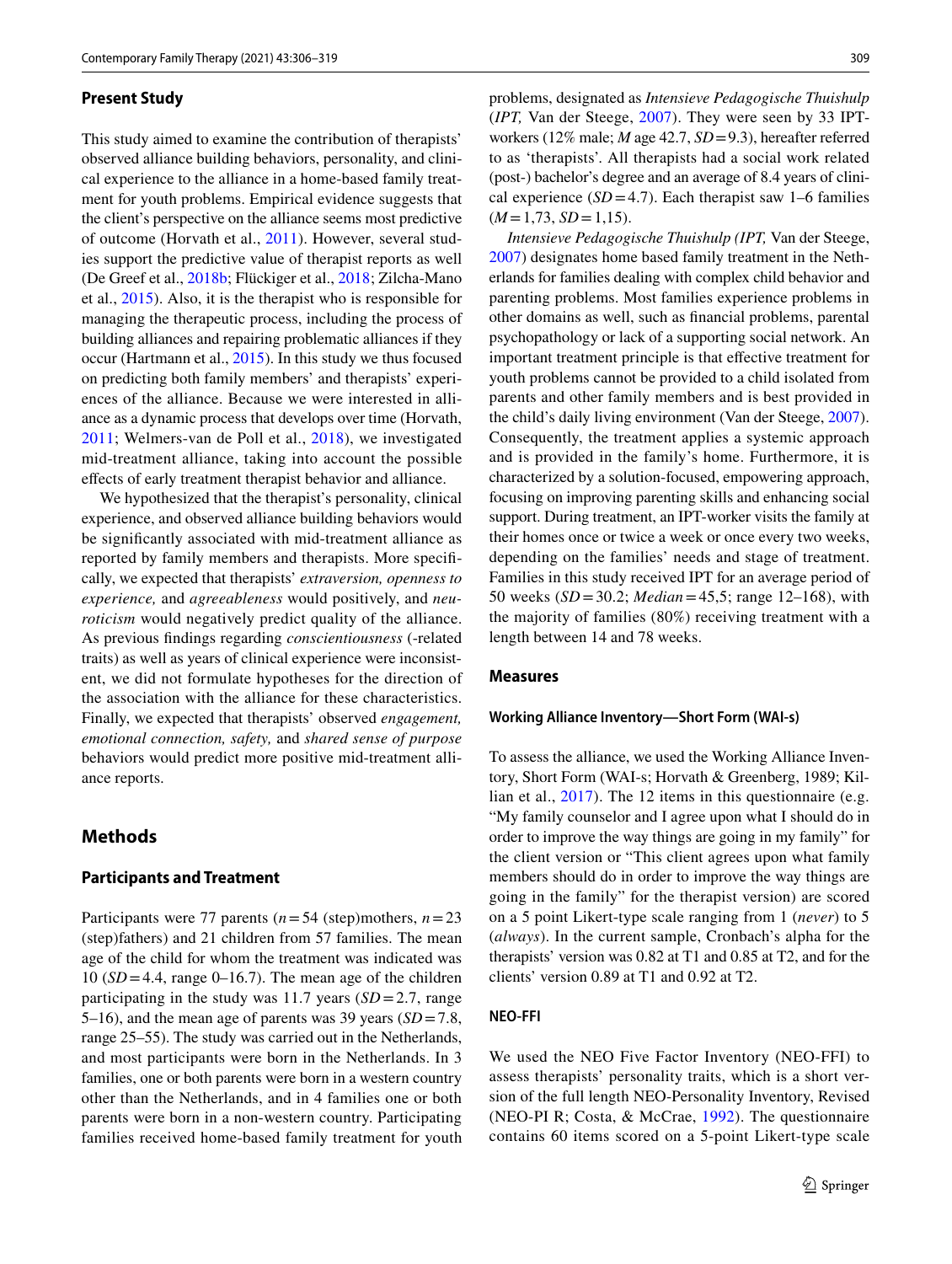(strongly disagree—strongly agree). Subscales contain 12 items each and measure Neuroticism, Extraversion, Openness to Experience, Agreeableness, and Conscientiousness. Both the English and Dutch version show favorable validity and reliability (Hoekstra & De Fruyt, [2014](#page-13-17)). In the current sample, Cronbach's alpha was 0.69 for Neuroticism and for Extraversion, 0.58 for Openness to experience, 0.74 for Agreeableness, and 0.60 for Conscientiousness.

## **System for Observing Family Therapy Alliances (SOFTA‑o)— Therapist version**

To assess therapists' alliance building behaviors we analyzed videotaped sessions using the therapist version of the SOFTA-o (Friedlander et al., [2006a\)](#page-13-4). This instrument has been developed to asses four dimensions of alliance-related behavior from videotaped family or couple therapy sessions. Two dimensions refect the individual alliance between a family member and the therapist similar to Bordin's ([1979\)](#page-12-1) classical defnition of the alliance, i.e. Engagement in the Therapeutic Process, representing task and goal elements of the alliance, and Emotional Connection. The two other dimensions—Safety within the Therapeutic System, and Shared Sense of Purpose within the Family—refect aspects of the alliance that are unique to conjoint family treatment. The therapist version, which we used for this study, measures the therapist's in-session contributions to these four dimensions.

When using the SOFTA-o, a trained coder observes a session and notes the frequency of specifc positive and negative alliance-related behaviors along the four dimensions. Some examples for positive and *negative (italized hereafter)* behavioral indicators include "Therapist encourages client(s) to articulate their goals for therapy" or *"Therapist argues with the client(s) about the nature, purpose, or value of therapy"* for Engagement*,* "Therapist expresses interest in the client(s) apart from the therapeutic discussion at hand" or *"Therapist has hostile, sarcastic, or critical interactions with the client(s)"* for Emotional Connection, "Therapist acknowledges that therapy involves taking risks or discussing private matters" or *"Therapist does not attend to overt expressions of client vulnerability (e.g. crying, defensiveness)"* for Safety*,* and "Therapist encourages clients to ask each other for their perspective" or *"Therapist fails to address one client's stated concerns by only discussing another client's concern"* for Shared Sense of Purpose.

The Shared Sense of Purpose dimension can only be observed when two or more family members are in a session together, the other three dimensions can also be scored with only one family member present in a session. After observing the session, based on the frequency, intensity and clinical meaningfulness of the marked behaviors, coders assign global ratings on each dimension on a 7 point Likert scale ranging from -3 (*extremely problematic*) to+3 (*extremely strong*). For the purpose of this study, the SOFTA-o was translated from English to Dutch, following guidelines as prescribed by Van Widenfelt et al. [\(2005\)](#page-14-11).

For coding the videotaped IPT-sessions with the SOFTAo, we used the training manual by Friedlander et al. ([2005\)](#page-13-25) as a guideline. The frst author received training from Valentín Escudero, one of the developers of the SOFTA. After training and translation of the manual, frst author coded 12 videotapes with at least two family members in the session to provide a coding standard for training other coders. Coding dilemmas from these 12 videotapes were discussed with Valentín Escudero. Next, 3 master students of Educational Sciences were trained, receiving 15 h of coder training over five weeks. They were introduced to the theoretical framework of the SOFTA, coding guidelines, practice material from the developers and Dutch practice material taken from the drama-series *In Therapie* (*In Therapy)*. Trained coders independently coded at least 10 videotapes to increase their reliability as coders compared to the golden standard codings by frst author and received feedback on each coding. As advised by Friedlander et al. [\(2005\)](#page-13-25), training continued until coders difered no more than one point in their scale scores in 90% of the cases.

After their training, each coder rated a random selection of the videotapes. Coding dilemmas were discussed and diffcult parts were consensus coded during meetings with the coding team every two weeks. In total, 90 sessions were independently coded after training. Of these sessions, 14 random selected sessions (16.6%) were double coded by the frst author, coders were blind to these double coded sessions. To assess interrater reliability, we calculated intraclass coefficients for the 14 double coded sessions using the single measures of a two-way mixed efect model based on absolute agreement (Koo & Li, [2016\)](#page-13-26). We frst assessed reliability of the subscale scores as originally developed, that is, with a rating from  $-3$  to  $+3$  based on observed behaviors. Because these regular subscale scores had very little variance and because of this did not achieve sufficient interrater reliability, we chose to use a score for each subscale refecting the number of observed positive behaviors per 60 min. ICC's for these scores were 0.637 for Engagement, 0.551 for Emotional Connection, 0.558 for Safety, and -0.129 for Shared Sense of Purpose. According to Cicchetti ([1994](#page-12-12)), ICC's are fair when  $> 0.4$ , good  $> 0.6$  and excellent  $> 0.8$ . The negative ICC for Shared Sense of Purpose could be explained by a low number of random selected sessions for double coding with two or more family members present in the session  $(n=6)$  and by low variance (range = 0–3). For this scale we therefore additionally analyzed percentage of agreement between coders and found that for 67.7% of the sessions there was 100% agreement on number of observed SSP behaviors, for  $16.7\%$   $(n=1)$  of the sessions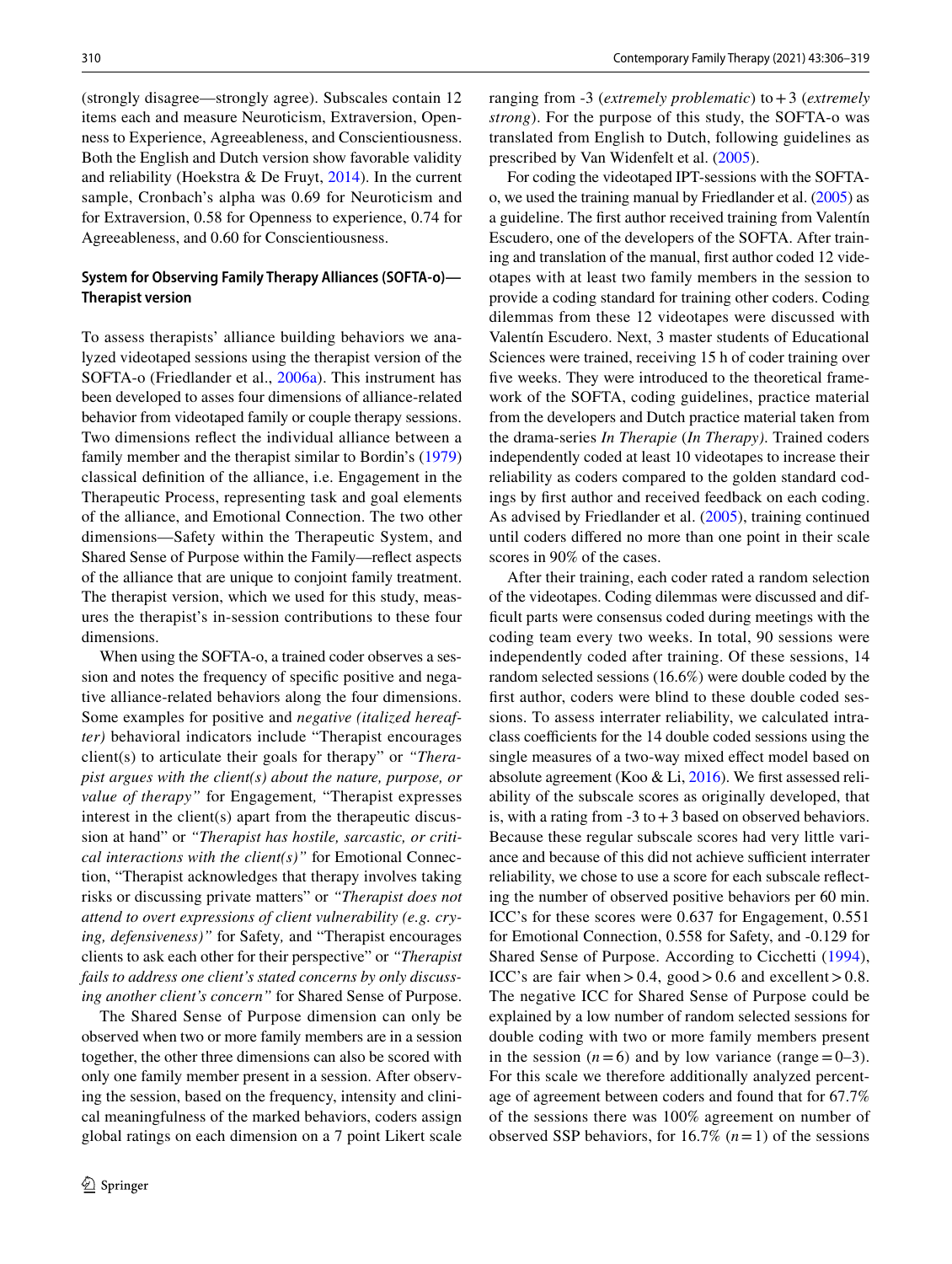the diference between coders was 1, and in the remaining 16.7% the diference was 2. However, preliminary results showed that not only interrater reliability, but also variance was low for observed SSP behaviors. Therefore, we excluded this domain from our main analyses.

#### **Procedures**

Participating families were drawn from four IPT-teams of two Dutch youth care organizations. Each family that started treatment was informed about the research project by the IPT-worker or institution and received a letter with information. In one team, all IPT-workers directly asked their clients to participate. In the remaining three teams families were invited to participate by telephone by a research assistant. Participating family members of 12 years and older signed an informed consent letter, and the project was approved by the ethical review board of the university faculty where authors of the study were employed. All participating families received a  $€10$  gift card and by draw, two families received a voucher for visiting a zoo or fun park of their own choice.

For each participating family two IPT-sessions at the family's home were videotaped. For T1—in the early treatment phase—the third session (and by exception the fourth or ffth) was flmed. We chose the third session because families were informed about the research and asked to consider participation in the first session. By choosing the third session they had some time to consider participation, but treatment was still in its starting phase, which lasts about six weeks (Van der Steege, [2007\)](#page-14-10). The second video-observation (T2) was two months later, when treatment was in the phase of active change. Immediately after both video-recorded sessions, the therapist and participating family members were asked to independently fll out the Work Alliance Inventory (WAI). Children who were 8 years or older were asked to complete the Working Alliance Inventory (WAI). In some families, children above 8 did not want to participate in the research, and in other families the therapist saw one or two parents without a child for at least a part of the sessions, including the observed session. Therapists were asked to refect on alliances with all family members actively involved in treatment, regardless of age. For 9 families there were no T2 measures available because the treatment had already ended  $(n=3)$ , or therapist or clients wished to end their participation after T1 because the situation had changed  $(n=6)$ , and for 1 family there was no T1 measure. Study dropouts were not excluded because this might have decreased the clinical representativeness of our study. We compared all measures at T1 as well as therapist personality measures and clinical experience for dropout and completer cases by performing a multilevel regression analysis of a dichotomous dropout variable at T2 on T1

client- and therapist reported alliance, T1 therapist observed alliance behaviors, therapist clinical experience and therapist neuroticism, extraversion, openness, agreeableness, and conscientiousness. We found no signifcant diferences on any of these variables, except for therapists' observed safety behaviors ( $\beta$  = 1.231, *p* = 0.001), indicating that therapists showed more safety behaviors at T1 in the dropout cases.

#### **Statistical Analyses**

First, we imputed missing values using expectation maximalization (Tabachnick, & Fidell, [2013\)](#page-14-12). After removing one case with T1 alliance measures as well as therapist variables missing, a MCAR test as proposed by Little [\(1988\)](#page-13-27) indicated that missing values were completely at random  $(\chi^2 = 415.076 \ (370, N = 98), p = 0.053)$ . Next, we tested for collinearity to enable a multivariate test of the relative importance of multiple independent variables by calculating a Variance Infation Factor (VIF). All calculated VIF's were below 3, indicating that there was no multicollinearity problem.

For our main analyses we used a two level model to account for dependency of data (Tabachnick & Fidell, [2013](#page-14-12)), as family members (level 1) were nested within therapists (level 2). Level 1 concerns variance of alliance measures between family members within the family, while level 2 accounts for variance between families. Because of the shortterm longitudinal nature of the study (i.e. client- and therapist reports as well as therapist's alliance building behaviors were measured early and mid-treatment), we controlled for T1 alliance as well as T1 observed alliance building behaviors. We diferentiated between parent-therapist and youththerapist alliance by adding a parent/youth variable to the model. Because some studies indicate that the strength of the alliance may difer between male and female therapists (e.g. Welmers- van de Poll et al., [2018](#page-14-2)), and that therapist age is associated both with years of clinical experience and observed interpersonal skills (Anderson et al., [2009](#page-12-13)), we also controlled for therapist age and gender. Within the twolevel model, we performed two stepwise multiple regression analyses to sequentially identify whether family role (parent vs. youth), therapist age and gender, clinical experience, personality traits, mid-treatment alliance building behaviors, early alliance, and early treatment alliance building behaviors (independent variables) were signifcantly associated with therapist reported mid-treatment alliance or with client reported mid-treatment alliance (dependent variables).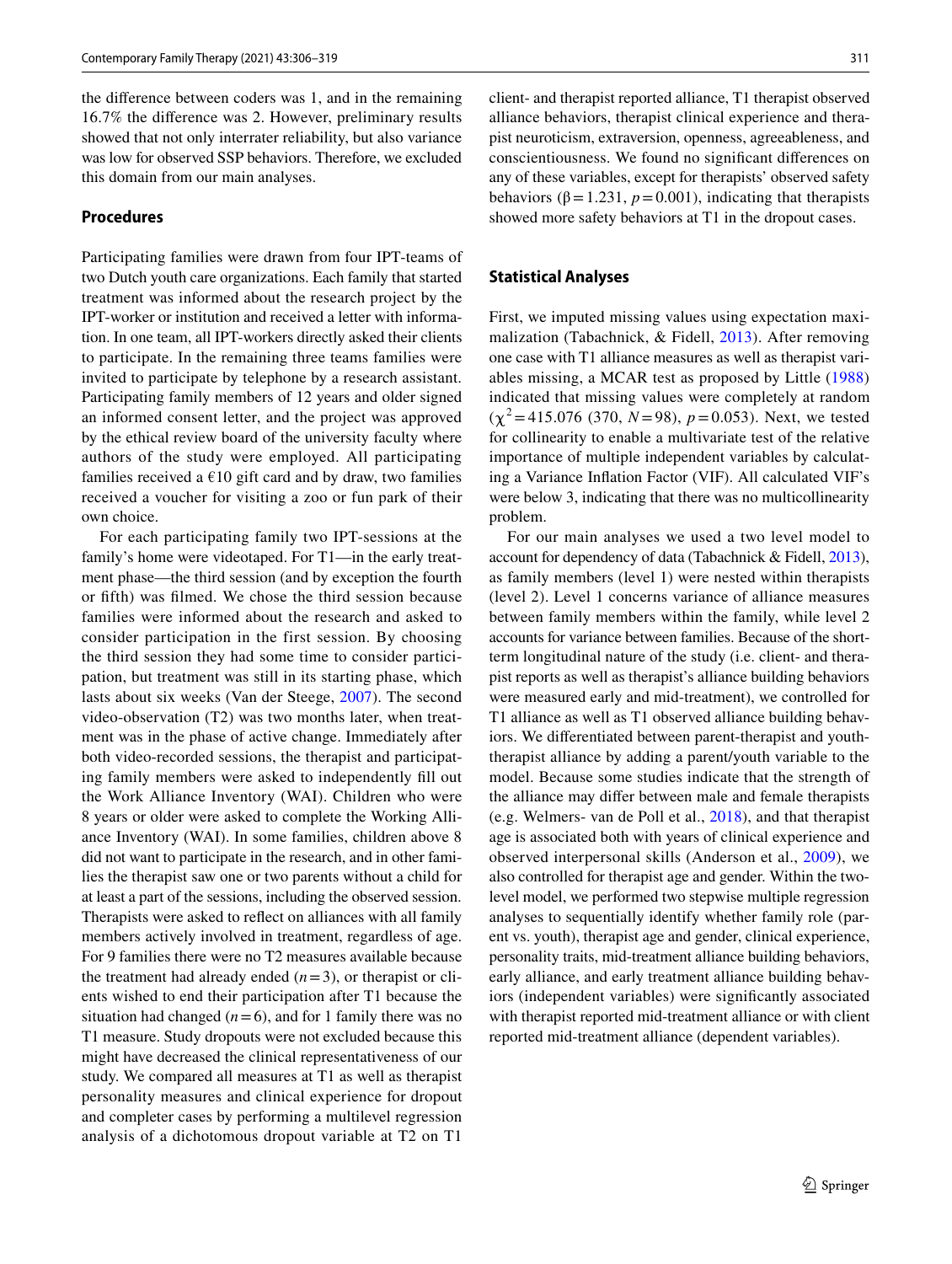## **Results**

## **Preliminary Analyses**

Table [1](#page-7-0) shows the distribution of therapists' alliance building behaviors. Results indicate that therapists mainly invested in *engagement* and *emotional connection*, the two individual domains of the SOFTA model. Therapist behaviors contributing to *safety* and *shared sense of purpose*, the two systemic alliance domains of the SOFTA-model, were scarcely observed. As argued above, we excluded the *shared sense of purpose* domain from our main analyses.

Table [2](#page-7-1) shows the distribution of therapists' scores on the NEO-FFI, as compared to a general sample of Dutch adults in the development sample of the measure (Hoekstra & De Fruyt, [2014](#page-13-17)). Therapists in our sample reported notably higher levels of *extraversion, agreeableness,* and *conscientiousness*, lower levels of *neuroticism,* and similar levels of *openness to experience* as compared to the general Dutch sample.

Table [3](#page-7-2) shows the distribution of WAI-therapist and WAIclient scores. Results indicate that family members' reports of the alliance were somewhat higher as compared to therapist reports. Diferences between T1 and T2 were very small.

#### **Predictors of Therapist‑reported Alliance**

We found that several variables significantly predicted therapist reports of mid-treatment alliance (Table [4\)](#page-8-0). Family role predicted therapist reports of the alliance (β = -0.156,  $p=0.003$ , with therapists reporting stronger alliances with parents as compared to youth. As for demographic therapist features, only gender predicted therapist reports of the alliance, with female therapists reporting stronger alliances as compared to male therapists ( $β = 0.331, p < 0.001$ ). Therapist age did not predict therapist reports of the alliance.

<span id="page-7-0"></span>

|  | <b>Table 1</b> Therapists' alliance building behaviors |  |  |  |
|--|--------------------------------------------------------|--|--|--|
|--|--------------------------------------------------------|--|--|--|

|                                          | T1               |                               | T2 |                           |
|------------------------------------------|------------------|-------------------------------|----|---------------------------|
|                                          | $\boldsymbol{n}$ |                               |    | Mean $(SD)$ n Mean $(SD)$ |
| Engagement in the therapeutic<br>process |                  | $54$ 12.4 (5.6) 45 12.3 (6.1) |    |                           |
| Emotional connection                     |                  | 54 14.5 (10.0) 45 14.4 (8.5)  |    |                           |
| Safety within the therapeutic<br>system  |                  | 54 1.1 $(1.4)$ 45 0.6 $(1.1)$ |    |                           |
| Shared sense of purpose                  |                  | $30\quad 0.5\ (0.8)$          |    | $20\quad0.4\ (0.7)$       |

Scores on SOFTA-o therapist version, number of alliance building behaviors per 60 min. T1=starting phase of treatment; T2=midtreatment. *n*=number of families with a score of observed therapist behaviors on the designated SOFTA domain

<span id="page-7-1"></span>

| <b>Table 2</b> NEO-FFI scores |  |  |
|-------------------------------|--|--|
|-------------------------------|--|--|

|                        | <b>Therapist Sample</b><br>$(n=29)$<br>Mean (SD) | General Dutch<br>sample <sup>1</sup><br>$(n=1715)$<br>Mean $(SD)$ |
|------------------------|--------------------------------------------------|-------------------------------------------------------------------|
| Neuroticism            | 27.5(5.1)                                        | 34.0 (7.5)                                                        |
| Extraversion           | 44.0(4.4)                                        | 39.3(5.8)                                                         |
| Openness to Experience | 39.9(5.2)                                        | 38.9(5.7)                                                         |
| Agreeableness          | 48.8(4.1)                                        | 41.1(5.6)                                                         |
| Conscientiousness      | 46.7(4.0)                                        | 43.4(5.7)                                                         |

<sup>1</sup>General sample of Dutch adults in the development sample of the measure (Hoekstra & De Fruyt, [2014\)](#page-13-17)

As for therapist personality, all fve personality domains were signifcant predictors of therapist-reported mid-treatment alliance, which was in line with our hypothesis. As expected, *openness to experience* ( $\beta$  = 0.517, *p* < 0.001) and *agreeableness* ( $\beta$  = 0.306,  $p$  < 0.01) were positively associated with therapists reports of the alliance, and *neuroticism* ( $\beta = -0.472$ ,  $p < 0.001$ ) was negatively associated. In contrast to our expectations, *extraversion* ( $\beta = -0.304$ , *p*=0.001) was also negatively associated, as was *conscientiousness* ( $\beta$ =−0.230, *p*=0.006), of which we had no previous expectations on the direction of the association. Our hypothesis on the contribution of therapists' clinical experience was not confrmed, as clinical experience was not signifcantly associated with therapist reports of midtreatment alliance.

As hypothesized, therapist alliance building behaviors predicted therapist reports of the alliance. Observed insession therapist *engagement* ( $\beta$  = 0.374, *p* < 0.001) and *emotional connection* ( $\beta$ =0.318, *p* <0.001) behaviors at T2 were positively associated with therapist reports of the alliance right after the observed session. In contrast to our hypothesis, observed in-session therapist *safety* behaviors ( $\beta$ =−0.806, *p* <0.001) were negatively associated. Early therapist-reported alliance positively predicted therapists mid-treatment reports of the alliance ( $\beta$ =0.398, *p* <0.001), whereas early treatment observed in-session alliance building behaviors did not. This indicates that there was no longitudinal contribution of observed early treatment in-session

<span id="page-7-2"></span>**Table 3** Scores on working alliance inventory

|                   | Τ1               |             | T2 |             |  |
|-------------------|------------------|-------------|----|-------------|--|
|                   | $\boldsymbol{n}$ | Mean $(SD)$ | n  | Mean $(SD)$ |  |
| Therapist reports | 87               | 3.9(0.4)    | 77 | 4.0(0.4)    |  |
| Client reports    | 86               | 4.2(0.6)    | 69 | 4.3(0.6)    |  |

T1=starting phase of treatment;  $T2$ =mid-treatment. *n*=number of individual family members with a therapist or client report on the alliance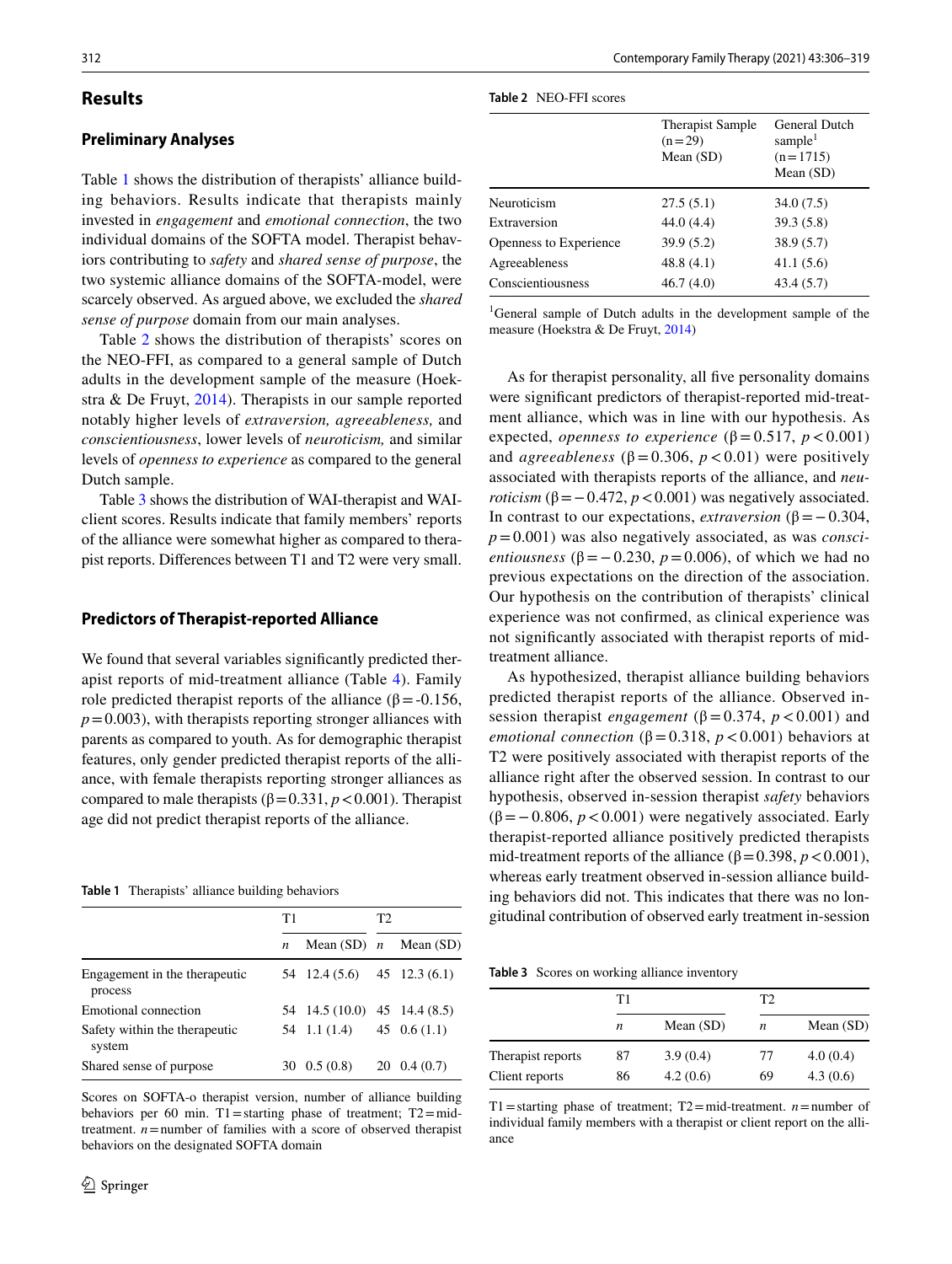<span id="page-8-0"></span>**Table 4** Results of step wise multilevel regression modeling for predicting therapist-reported alliance at T2

|                                                          | Model 1<br>β | Model 2<br>β | Model 3<br>β | Model 4<br>β | Model 5<br>β | Model 6<br>β |
|----------------------------------------------------------|--------------|--------------|--------------|--------------|--------------|--------------|
|                                                          |              |              |              |              |              |              |
| Family role $(0 = parent, 1 = youth)$                    | $-.282***$   | $-.273***$   | $-.292***$   | $-.263***$   | $-.175**$    | $-.156**$    |
| Therapist age                                            |              | .143         | $-.049$      | $-.063$      | $-.050$      | $-.069$      |
| Therapist gender $(0 = male, 1 = female)$                |              | $.442**$     | $.435***$    | $.361***$    | $.360***$    | $.331***$    |
| Therapist experience                                     |              |              | .388**       | .154         | $-.024$      | $-.040$      |
| Therapist personality                                    |              |              |              |              |              |              |
| Neuroticism                                              |              |              | $-.245*$     | $-.423***$   | $-.458***$   | $-.472***$   |
| Extraversion                                             |              |              | $-.109$      | $-.239*$     | $-.251**$    | $-.304**$    |
| <i><b>Openness</b></i>                                   |              |              | .161         | $.347**$     | $.462***$    | $.517***$    |
| Agreeableness                                            |              |              | .140         | .272         | $.243**$     | $.306**$     |
| Conscientiousness                                        |              |              | $-.297**$    | $-.287**$    | $-.265***$   | $-.230**$    |
| Therapist behavior T2                                    |              |              |              |              |              |              |
| Engagement                                               |              |              |              | $.195^{+}$   | $.343***$    | $.374***$    |
| <b>Emotional Connection</b>                              |              |              |              | $.370***$    | $.290***$    | $.318***$    |
| Safety                                                   |              |              |              | $-.551***$   | $-.692***$   | $-.806***$   |
| Alliance T1                                              |              |              |              |              | $.407***$    | .398***      |
| Therapist behavior T1                                    |              |              |              |              |              |              |
| Engagement                                               |              |              |              |              |              | .037         |
| <b>Emotional Connection</b>                              |              |              |              |              |              | $-.019$      |
| Safety                                                   |              |              |              |              |              | $-.130+$     |
| $X^2$ ( $\Delta$ improvement compared to previous model) | 15.975***    | 7.558        | 21.192*      | $28.616**$   | $27.711**$   | $-6.932***$  |
| $X^2$ ( $\Delta$ improvement compared to null-model)     | 15.975***    | $23.515***$  | 44.707***    | 73.323***    | $101.034***$ | 94.102***    |

N=57 families, *n*=77 parents, *n*=21 youth, N=33 therapists, +*p*<*.10,* \**p*<.05, \*\**p*<.01, \*\*\* *p*<.001

alliance building behaviors to therapist reports of mid-treatment alliance.

#### **Predictors of Client‑Reported Alliance**

As depicted in Table [5,](#page-9-0) several variables signifcantly predicted family members' reports of mid-treatment alliance. There were no signifcant diferences in alliance reports between parents and youth. Therapist gender was the only demographic feature that significantly predicted family members' reports of the alliance, with higher alliance reports for female therapists as compared to male therapists  $(\beta = 0.404, p < 0.001).$ 

In line with our hypothesis, all fve personality domains signifcantly predicted family members' reports of mid-treatment alliance, but directions of the association were only partly as hypothesized. As expected, *openness to experience* ( $\beta$ =0.202, *p*=0.010) and *agreeableness* ( $\beta$ =0.181,  $p=0.024$ ) were positively associated with family members' alliance reports, whereas *Neuroticism* was negatively associated ( $\beta = -0.264$ ,  $p < 0.001$ ). In contrast to our expectations, *extraversion* ( $\beta$ =−0.196, *p*=0.006) was also negatively associated with family members' alliance reports, as was *Conscientiousness* ( $\beta$ = −0.169, *p* = 0.028), on which we had no previous expectation for the direction of the association.

These associations were all in the same direction as the associations with therapists' alliance reports. Our hypothesis on the contribution of therapists' clinical experience was not confrmed, as clinical experience was not signifcantly associated with therapist reports of mid-treatment alliance.

As hypothesized, therapist alliance building behaviors predicted family members' reports of the alliance: observed in-session therapist *engagement* ( $\beta$  = 0.305, *p* = 0.001) and *emotional connection* ( $\beta$ =0.237,  $p$  <0.001) behaviors at T2 were positively associated with family members' reports of the alliance right after the observed session. In contrast to our hypothesis, therapists' in-session *safety* behaviors were negatively but not signifcantly associated.

Early alliance as reported by family members positively predicted their mid-treatment reports of the alliance ( $\beta$ =0.464,  $p$  < 0.001). Early treatment in-session therapist alliance building behaviors were not signifcantly associated, indicating that there was no longitudinal contribution of therapists' early treatment alliance building behaviors to family members' reports of mid-treatment alliance.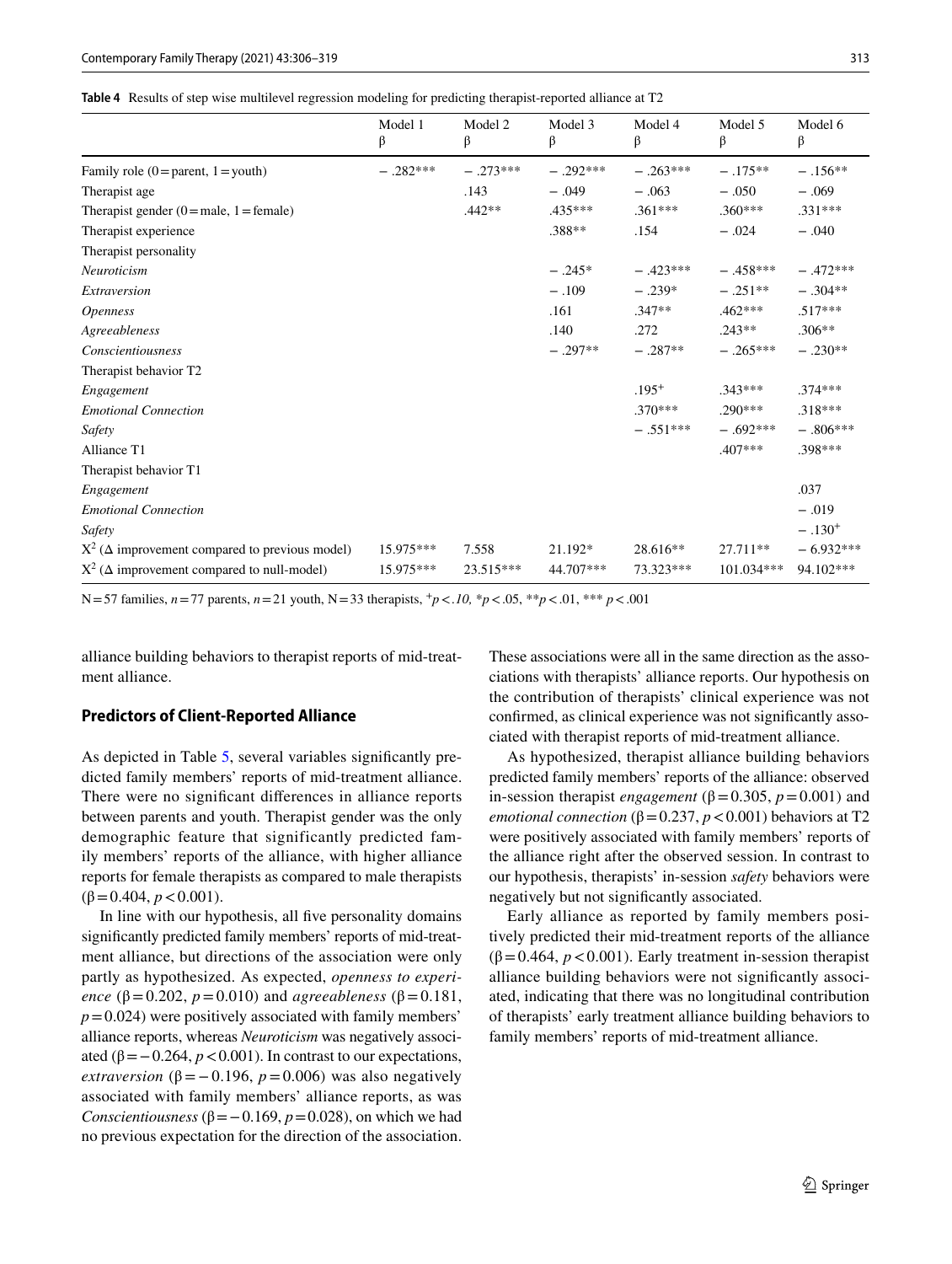<span id="page-9-0"></span>**Table 5** Results of step wise multi-level regression modeling for predicting client-reported alliance at T2

|                                                          | Model 1 $\beta$ | Model $2 \beta$ | Model $3 \beta$ | Model 4 $\beta$ | Model 5 $\beta$ | Model 6 $\beta$ |
|----------------------------------------------------------|-----------------|-----------------|-----------------|-----------------|-----------------|-----------------|
| Family role $(0 = parent, 1 = youth)$                    | $-.134$         | $-.121$         | $-.149*$        | $-.154*$        | $-.062$         | $-.045$         |
| Therapist age                                            |                 | $-.180*$        | $-.361***$      | $-.338**$       | $-.189*$        | $-.161+$        |
| Therapist gender $(0 = male, 1 = female)$                |                 | .694***         | $.752***$       | $.689***$       | $.425***$       | .404 ***        |
| Therapist experience                                     |                 |                 | $.279**$        | .149            | .057            | .001            |
| Therapist personality                                    |                 |                 |                 |                 |                 |                 |
| Neuroticism                                              |                 |                 | $-.055$         | $-.141+$        | $-.243***$      | $-.264***$      |
| Extraversion                                             |                 |                 | $-.258**$       | $-.321**$       | $-.211**$       | $-.196**$       |
| <i><b>Openness</b></i>                                   |                 |                 | $.193*$         | $.265**$        | $.207**$        | $.202*$         |
| Agreeableness                                            |                 |                 | $.264**$        | $.304**$        | $.203**$        | $.181*$         |
| Conscientiousness                                        |                 |                 | $-.029$         | $-.026$         | $-.128**$       | $-.169*$        |
| Therapist behavior T2                                    |                 |                 |                 |                 |                 |                 |
| Engagement                                               |                 |                 |                 | .110            | .299***         | $.305**$        |
| <b>Emotional Connection</b>                              |                 |                 |                 | $.226**$        | $.220***$       | $.237***$       |
| Safety                                                   |                 |                 |                 | $-.219+$        | $-.162^{+}$     | $-.198+$        |
| Alliance T1                                              |                 |                 |                 |                 | .467***         | $.464***$       |
| Therapist behavior T1                                    |                 |                 |                 |                 |                 |                 |
| Engagement                                               |                 |                 |                 |                 |                 | .083            |
| <b>Emotional Connection</b>                              |                 |                 |                 |                 |                 | .030            |
| Safety                                                   |                 |                 |                 |                 |                 | .006            |
| $X^2$ ( $\Delta$ improvement compared to previous model) | $-0.152***$     | 41.961***       | 9.286           | 3.422           | 41.685***       | $-8.975***$     |
| $X^2$ ( $\Delta$ improvement compared to null-model)     | $-0.152***$     | 41.809***       | 51.095***       | 54.517***       | $96.202***$     | 87.227***       |

N=57 families, *n*=77 parents, *n*=21 youth, N=33 therapists, + *p*<.10, \**p*<.05, \*\**p*<.01, \*\*\* *p*<.001

## **Discussion**

We examined the role of therapists' personality, years of clinical experience, and observed alliance building behaviors in predicting mid-treatment alliance in home-based family treatment for youth problems, controlling for family role (parent vs. youth), therapist age and gender and early treatment alliance. We found that therapist *openness to experience* and *agreeableness* as well as therapists' in-session *engagement* and *emotional connection* behaviors predicted more positive therapists' and family members' reports of the alliance. Therapist *neuroticism, extraversion* and *conscientiousness* predicted more negative alliance-reports. In-session *safety* behaviors also predicted more negative alliancereports, but this fnding was only signifcant for therapists' and not family members' reports of the alliance. Clinical experience did not predict quality of alliances.

Our fnding that therapists' personality traits predicted alliance was mostly in line with our hypotheses. As hypothesized, we found that both therapists and family members reported stronger alliances when therapists were more *agreeable* and *open to experience*. This is in contrast with fndings of Chapman et al. [\(2009\)](#page-12-5) in individual psychotherapy, indicating that more *openness to experience* was associated with less positive client-reports of the alliance, and that more *agreeable* trainees in their sample reported on weaker alliances themselves. The authors reason that, given the high levels of *openness* and *agreeableness* in their trainee sample, it seems plausible that only extreme levels of these traits did negatively infuence the alliance. In our sample however, therapists also reported their levels of *openness* to be somewhat higher, and their levels of *agreeableness* a standard deviation higher than that of the general Dutch population. This indicates that even extremely agreeable and open therapists may be more successful in building alliances as reported by family members and by themselves. Our fndings on *neuroticism* were also in line with our expectations, and in contrast with fndings of Chapman et al. ([2009](#page-12-5)) in their trainee sample. Our fndings indicate that therapists who perceive themselves as emotionally stable rather than neurotic have stronger alliances as perceived by themselves and family members. This seems to apply even for extremely emotionally stable therapists, because in our sample therapists reported their levels of *neuroticism* to be almost a standard deviation lower than that of the general Dutch population.

We furthermore found that therapists' *extraversion* and *conscientiousness* negatively predicted both therapists' and family members' reports of the alliance. The negative contribution of *conscientiousness* could be explained by the fact that highly conscientious people are predominantly task-oriented, orderly, and less inclined to operate off the beaten track (Hoekstra & De Fruyt [2014\)](#page-13-17). This may hamper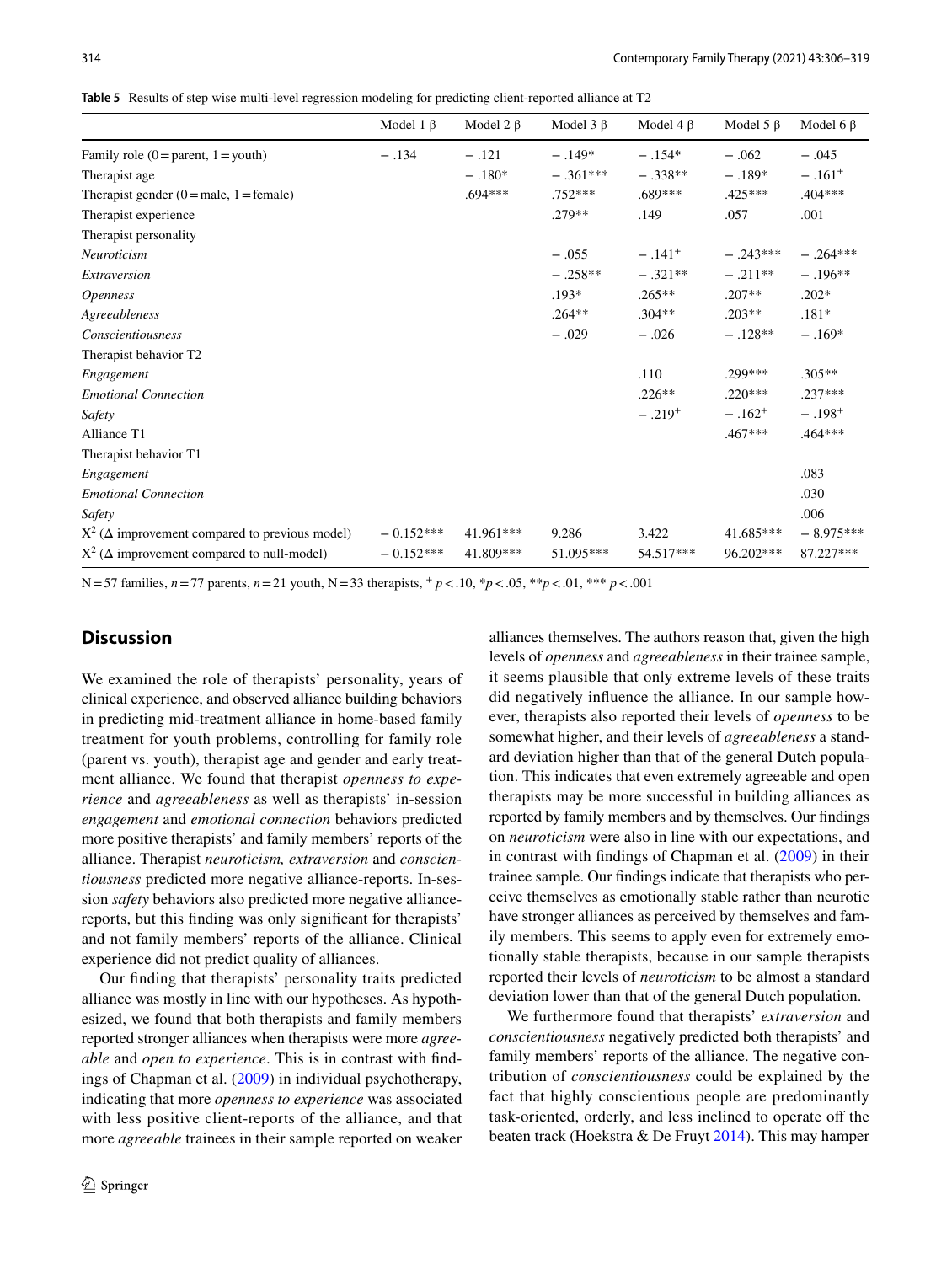therapists' abilities to be fexible and accommodate treatment protocols to their clients' difering needs. Our fnding on *extraversion* was surprising, given that extraverted individuals tend to be sociable, warm and optimistic. Our fnding is also in contrast with previous fndings of Chapman et al. [\(2009\)](#page-12-5), indicating that extraversion did not impact the alliance. However, in our sample therapists rated their levels of *extraversion* almost a standard deviation higher compared to national norms. It is thus not precluded that average *extraversion* may help therapists in bonding with their clients, but that higher levels may become counterproductive. Perhaps a highly extraverted therapist, who is likely to be very talkative, energetic, and optimistic, can be overwhelming and difficult to relate to for clients, who may feel rather depressed and pessimistic when receiving help for serious child and parenting problems. Another explanation that highly extraverted therapists were found to have less strong alliances with families in our sample, could lie in cultural background: perhaps extraversion is valued less in some cultures than in others (Hofstee et al., [1997\)](#page-13-28).

We found no contribution of therapists' years of clinical experience to alliance. Initially, there was a signifcant association when clinical experience was frst added to both our regression models, but it disappeared when we added alliance building behaviors to these models. This indicates that any assumed contribution of the therapists' clinical experience to alliances should rather be explained by what therapists' do during a session to strengthen the alliance. It could thus be reasoned that therapists' clinical experience contributes to their in-session alliance building behavior. Indeed, Raytek et al. ([1999\)](#page-14-13) found that in a conjoint couple alcoholism treatment more experienced therapists showed more alliance fostering behaviors and less nonfacilitative behaviors as compared to less experienced therapists. A previous study on therapists' contributions to alliance in home-based family treatment showed that therapists' clinical experience positively impacted only early treatment *engagement* behaviors (Welmers-van de Poll & Stams, [2019](#page-14-14)). There was no effect of clinical experience on any observed midtreatment behaviors or for early treatment *emotional connection* and *safety* behaviors. Note that in the present study we only examined therapists' and family members' ratings of their individual alliances, since there were no therapistor self-reports on *safety* or *shared sense of purpose*. Future research could investigate whether perhaps the more complex aspects of alliance in conjoint treatment, such as creating a safe therapeutic environment for each family member or enhancing the within-family alliance, are more afected by the therapists' clinical experience.

Regarding therapists' observed in-session alliance building behaviors in the present study, we found that observed *engagement* and *emotional connection* behaviors predicted both their own and family members' reports of the alliance,

which was in line with our hypotheses. In a previous study investigating observations of client behaviors in relation to self- and therapist-reports of alliance, *engagement* and *emotional connection* behaviors of family members were also positively associated with their self-reports, but not with therapist-reports (Friedlander et al., [2006b](#page-13-6)). Our fnding indicates that when the therapist actively engages family members in the treatment process and connects with them at an emotional level, both the therapist and the family evaluate the alliance as more positive.

In contrast to our expectations, therapists' and family members' reports of the alliance were negatively associated with therapists' in-session *safety* behaviors, such as providing structure and guidelines for safety and confdentiality or actively protecting one family member from another. This is remarkable given the low occurrence of these behaviors in the included observed sessions. The negative direction of the association was replicated in predicting family members' reports of the alliance, although this association just failed to reach signifcance. Our fnding could indicate that therapists' *safety* interventions have a negative efect on the alliance, even when applied scarcely. However, two previous studies including observations of family members' in-session safety behaviors indicate that a sense of safety in the therapeutic context does promote positive outcome of systemic family treatment (Friedlander et al., [2008b;](#page-13-29) Sotero et al., [2018\)](#page-14-15). An alternative explanation for our fnding may be that therapists increase their investment in safety when they perceive their alliance with family members as less favorable. This presumed mechanism is in line with Escudero and Friedlander's [\(2017](#page-13-8)) proposed strategy for navigating alliances in challenging contexts of family treatment. They argue that a sense of safety among family members who are in treatment together is an essential precondition for facilitating strong bonds between the therapist and each family member, as well as for facilitating family members' engagement in the treatment process and their shared sense of purpose.

The fact that our fndings on the therapists' personality and alliance building behaviors in predicting mid-treatment alliance were signifcant even after controlling for early treatment alliance reports underlines the robustness of our fndings. It indicates that regardless of fuctuations in alliance from early to mid-treatment, alliances are still relatively stronger when therapists are more agreeable, open and emotionally stable, and when they emotionally connect with family members and actively engage them in the treatment process. We also controlled for early treatment alliance building behaviors, but found no longitudinal contribution of therapist behaviors during early treatment to mid-treatment alliance reports of therapists and family members. This indicates that what therapists do during a specifc session to strengthen the alliance only impacts therapists'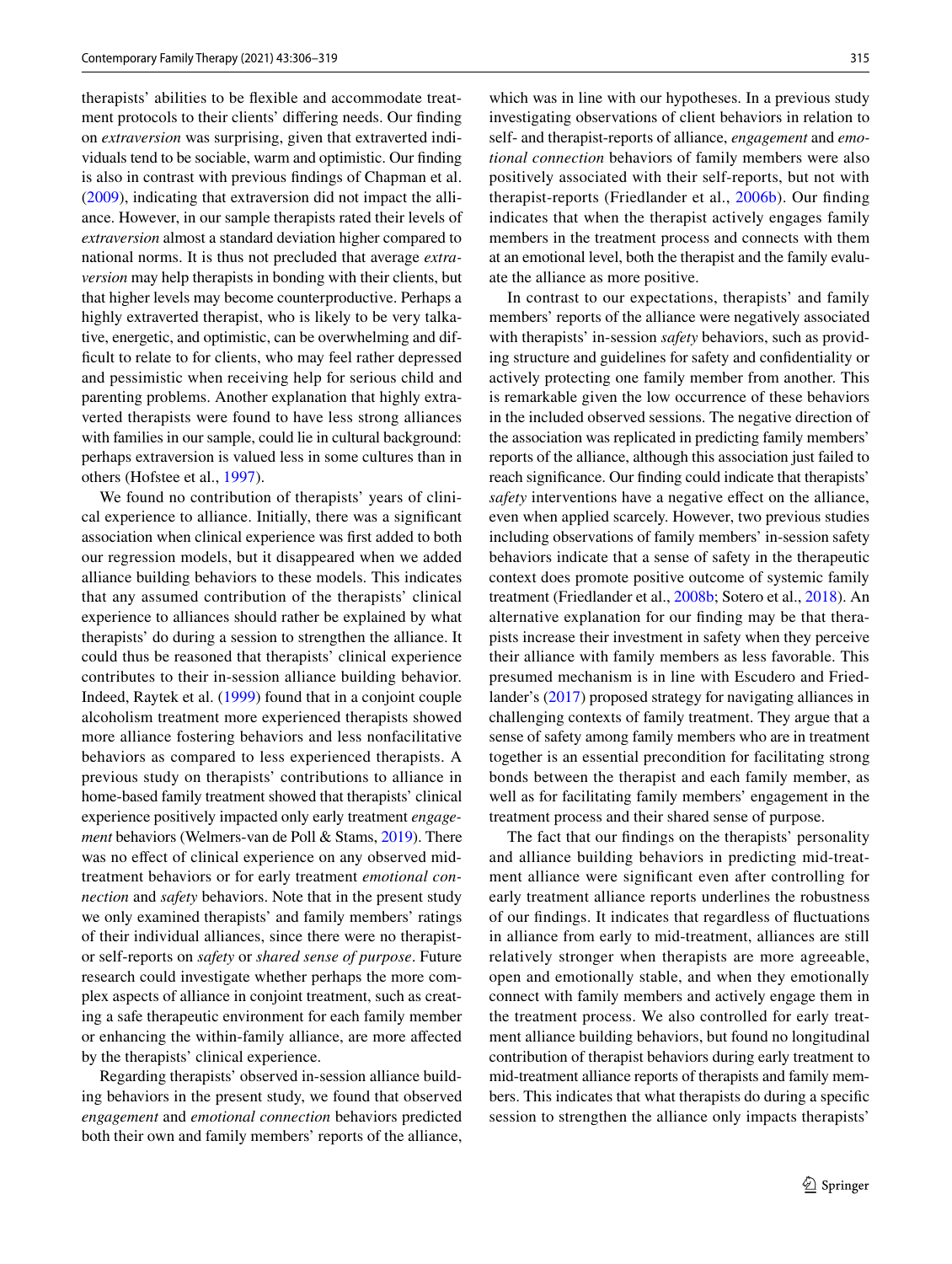and family members' evaluation of the alliance shortly after this session.

Although not a specifc focus of our study, it was interesting to fnd that therapists mainly invested in individual alliances with family members, but scarcely in systemic aspects of the alliance (*safety* and *shared sense of purpose*). This fnding is in line with indications of Friedlander et al. [\(2019\)](#page-13-30) that even highly experienced family therapists tend to focus mainly on individual alliances with family members, overlooking the importance of systemic aspects of the alliance, such as in-session safety and a shared purpose among family members. Although in our study more safety-promoting behaviors of the therapist were associated with less favorable therapist-reports of the alliance, several studies on alliance in family therapy indicate that family members' in-session experience of safety (Friedlander et al., [2008b](#page-13-29); Sotero et al., [2018](#page-14-15)) as well the family's shared purpose (Escudero et al., [2008](#page-13-5); Friedlander et al., [2008b](#page-13-29); Sotero et al., [2018](#page-14-15)) promote positive treatment outcomes of systemic family treatment. Recent meta-analytic fndings show that these systemic aspects of the alliance seem to be even more vital for positive treatment outcomes than family members' individual alliances with the therapist (Friedlander et al., [2018\)](#page-13-31). These combined study fndings emphasize the need for a systemic focus on the alliance in training and supervision of family therapists.

This study has some limitations. First, because the subscale scores as originally developed for the SOFTA resulted in little variance and insufficient interrater reliability, we instead used behavioral frequencies for each SOFTA alliance domain, with moderate interrater reliability. This means we only investigated the quantitative contribution of positive alliance building behaviors, whereas negative behaviors as well as clinical importance and context of certain therapist behaviors can also impact the alliance (e.g. Ackerman & Hilsenroth, [2001;](#page-12-4) Boardman et al., [2006;](#page-12-14) Friedlander et al., [2006a;](#page-13-4) Muñiz de la Peña et al., [2012](#page-13-13)).

Second, despite the vital importance of systemic aspects of the alliance in conjoint family treatment, such as a shared purpose among family members and a sense of safety during treatment (Friedlander et al., [2019](#page-13-30)), we had no data on family members' and therapists' experience of these systemic aspects. This was due to the fact that we only had self- and therapist reported data from the WAI measure, designed for individual therapy, and the fact that measures of therapists' observed *shared sense of purpose* behaviors had to be excluded from this study due to insufficient reliability. Regarding diferences between family members in their alliance with the therapist—another systemic complexity in building alliances in family treatment—the number of included youth in our sample did not provide sufficient statistic power to diferentiate between therapists' contributions to alliances with parents and alliances with youth. We did however include multiple family members as informant of the alliance, controlled for family role (parent vs. youth) in our models, and included observations of therapists' *safety* behaviors, and thus to some extent accounted for systemic alliance complexity.

A fnal limitation is that we only investigated therapists' unilateral contributions to the alliance, and not the interaction between therapists' and family members' contributions. This might imply that there is such a thing as a universal set of therapist characteristics that are best for every client or family. However, not only diferences *between* therapists in their alliances with clients impact treatment outcome, alliance diferences between clients treated by the same therapist can also be of substantial infuence (Baldwin & Imel [2013](#page-12-15)). Future research could beneft from explaining why a given therapist has above average alliances with some families and family members, but below average alliances with other families and family members. This involves investigating families' and family members' characteristics contributing to the alliance (e.g. De Greef et al, [2018a](#page-12-16); Sotero et al., [2017](#page-14-5)), as well as the efect of interaction or 'match' between therapist and family members' characteristics and behaviors (e.g. Friedlander et al., [2008a](#page-13-9)).

Despite its limitations, to our knowledge our study was the frst to investigate therapists' contributions to the alliance in family treatment including therapist personality and years of clinical experience. Although therapists' observed in-session alliance building behaviors have been studied before in family therapy (Diamond et al., [1999](#page-13-12); Escudero et al., [2012](#page-13-14); Friedlander et al., [2014](#page-13-15); Muñiz de la Peña et al., [2012](#page-13-13)), our study adds to this body of knowledge by studying a larger sample, and providing empirical evidence for the association between therapist behaviors and family members' as well therapists' reports of the alliance. The multi-informant character strengthens the robustness of our study fndings. Another strength is the (short-term) longitudinal design, investigating the alliance as a process that evolves during treatment rather than as a static phenomenon.

Considering the small body of research on therapists' characteristics contributing to the alliance in family treatment, a replication of our study fndings is vital to build a stronger evidence base. Future studies could beneft from investigating family effects as well as effects of interaction between therapist and family members' characteristics or behaviors in relation to the alliance. Our fnding that safetypromoting behaviors of the therapist were associated with less favorable therapist-reports of the alliance seems somewhat contradictory to previous fndings on family members' in-session safety in relation to treatment outcome: further research on the role of safety during treatment may particularly beneft from studying interactions between therapist and client behaviors. Finally, given the vital importance of alliance aspects typical of systemic treatment, an important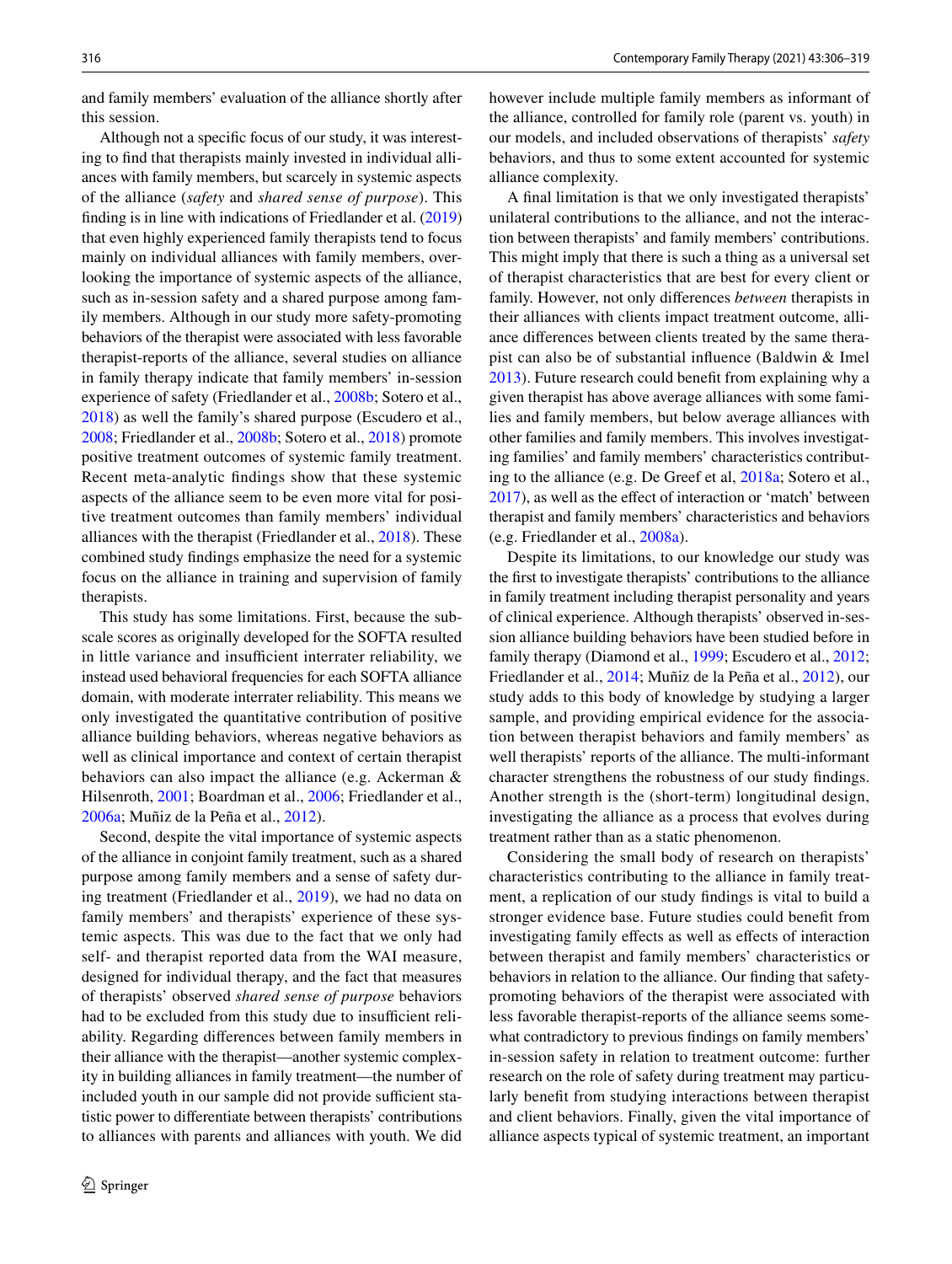next step is to investigate therapists' contributions predicting these systemic aspects. This includes investigating therapists' contributions to the family's shared sense of purpose, their sense of safety and problematic diferences between family members in their alliance with the therapist.

For clinical practice, our results implicate that training and supervision of family therapists could benefit from focusing on behaviors that enhance family members' engagement in treatment and emotional connection to the therapist. More occurrences of these behaviors in treatment sessions may positively infuence family members' alliances with the therapist, which in turn is likely to improve treatment outcomes. Additionally, training and supervision could be more efective when accommodated to the trainees' personality profles. Increasing trainees' self-awareness and monitoring of the way their neurotic, extraverted, or conscientious tendencies become too manifest in expressed behavior during sessions might enhance the ability of family therapists in building strong alliances with family members in order to increase treatment efectiveness.

**Acknowledgements** The authors would like to thank participating family members and therapists for sharing their in-session work and experience, and Nina van Basten, Muriël Dijkman, and Naoual el Kabdi for their valuable coding work.

**Funding** Marianne Welmers receives a PhD scholarship granted by The Netherlands Organisation for Scientifc Research (NWO, Grant Number 023.006.088). This paper is part of the PhD program. Geertjan Overbeek was supported by a grant (016.vici. 185.063) from the NWO during the preparation of this manuscript. NWO had no role in the study design, collection, analysis or interpretation of the data, writing the manuscript, or the decision to submit the paper for publication.

#### **Declarations**

**Conflict of interest** All authors declare that they have no confict of interest.

**Open Access** This article is licensed under a Creative Commons Attribution 4.0 International License, which permits use, sharing, adaptation, distribution and reproduction in any medium or format, as long as you give appropriate credit to the original author(s) and the source, provide a link to the Creative Commons licence, and indicate if changes were made. The images or other third party material in this article are included in the article's Creative Commons licence, unless indicated otherwise in a credit line to the material. If material is not included in the article's Creative Commons licence and your intended use is not permitted by statutory regulation or exceeds the permitted use, you will need to obtain permission directly from the copyright holder. To view a copy of this licence, visit <http://creativecommons.org/licenses/by/4.0/>.

## **References**

<span id="page-12-4"></span>Ackerman, S. J., & Hilsenroth, M. J. (2001). A review of therapist characteristics and techniques negatively impacting the therapeutic alliance. *Psychotherapy, 39*(2), 171–185. [https://doi.org/10.1037/](https://doi.org/10.1037/0033-3204.38.2.171) [0033-3204.38.2.171](https://doi.org/10.1037/0033-3204.38.2.171)

- <span id="page-12-3"></span>Ackerman, S. J., & Hilsenroth, M. J. (2003). A review of therapist characteristics and techniques positively impacting the therapeutic alliance. *Clinical Psychology Review, 23*, 1–33.
- <span id="page-12-13"></span>Anderson, T. A., Ogles, B. M., Patterson, C. L., Lambert, M. J., & Vermeersch, D. A. (2009). Therapist efects: Facilitative interpersonal skills as a predictor of therapist success. *Journal of Clinical Psychology, 65*(7), 755–768. <https://doi.org/10.1002/jclp.20583>
- <span id="page-12-8"></span>Assendorpf, J. B., & Wilpers, S. (1998). Personality efects on social relationships. *Journal of Personality and Social Psychology, 74*(6), 1531–1544. <https://doi.org/10.1037/0022-3514.74.6.1531>
- <span id="page-12-15"></span>Baldwin, S. A., & Imel, Z. E. (2013). Therapist Efects: Findings and Methods. In M. J. Lambert (Ed.), *Bergin and Garfeld's Handbook of Psychotherapy and Behavior Change.* John Wiley & Sons, Inc.
- <span id="page-12-0"></span>Baldwin, S. A., Wampold, B. E., & Imel, Z. E. (2007). Untangling the alliance-outcome correlation: Exploring the relative importance of therapist and patient variability in the alliance. *Journal of Consulting and Clinical Psychology, 75*(6), 842–852. [https://](https://doi.org/10.1037/0022-006X75.6.842) [doi.org/10.1037/0022-006X75.6.842](https://doi.org/10.1037/0022-006X75.6.842)
- <span id="page-12-6"></span>Barrick, M. R., & Mount, M. K. (1991). The big five personality dimensions and job performance: A meta-analysis. *Personnel Psychology, 44*, 1–27. [https://doi.org/10.1111/j.1744-6570.](https://doi.org/10.1111/j.1744-6570.1991.tb00688.x) [1991.tb00688.x](https://doi.org/10.1111/j.1744-6570.1991.tb00688.x)
- <span id="page-12-14"></span>Boardman, T., Catley, D., Grobe, J. E., Little, T. D., & Ahluwalia, J. S. (2006). Using motivational interviewing with smokers: Do therapist behaviors relate to engagement and therapeutic alliance? *Journal of Substance Abuse Treatment*, *31*, 329–339. <https://doi.org/10.1016/j.jsat.2006.05.006>
- <span id="page-12-1"></span>Bordin, E. S. (1979). The generalizability of the psychoanalytic concept of the working alliance. *Psychotherapy: Theory, Research & Practice, 16*(3), 252–260.
- <span id="page-12-7"></span>Casari, L. M., Ison, M. S., & Gomez, B. M. M. (2019). Personal style of the therapist and personality dimension in a sample of Argentinian therapists. *Research in Psychotherapy: Psychopathology, Process and Outcome, 22*, 292–307. [https://doi.org/10.](https://doi.org/10.4081/ripppo.2019.362) [4081/ripppo.2019.362](https://doi.org/10.4081/ripppo.2019.362)
- <span id="page-12-5"></span>Chapman, B. P., Talbot, N., Tatman, A. W., & Britton, P. C. (2009). Personality traits and the working alliance in psychotherapy trainees: An organizing role for the fve factor model? *Journal of Social and Clinical Psychology, 28*(5), 577–596. [https://doi.](https://doi.org/10.1521/jscp.2009.28.5.577) [org/10.1521/jscp.2009.28.5.577](https://doi.org/10.1521/jscp.2009.28.5.577)
- <span id="page-12-12"></span>Cicchetti, D. V. (1994). Guidelines, criteria, and rules of thumb for evaluating normed and standardized assessment instruments in psychology. *Psychological Assessment, 6*(4), 284–290. [https://](https://doi.org/10.1037/1040-3590.6.284) [doi.org/10.1037/1040-3590.6.284](https://doi.org/10.1037/1040-3590.6.284)
- <span id="page-12-11"></span>Costa, P. T., Jr., & McCrae, R. R. (1992). *Revised NEO personality inventory (NEO-PI-R) and the fve facor inventory (NEO-FFI): professional manual*. Psychological Assessment Resources Inc.
- <span id="page-12-2"></span>Creed, T. A., & Kendall, P. C. (2005). Therapist alliance-building behavior within a cognitive-behavioral treatment for anxiety in youth. *Journal of Consulting and Clinical Psychology, 73*(3), 498–505.<https://doi.org/10.1037/0022-006X.73.3.498>
- <span id="page-12-10"></span>De Greef, M., McLeod, B. D., Scholte, R. H. J., Delsing, M. J. M., Pijnenburg, H. M., & Van Hattum, M. J. C. (2018b). Predictive value of parent-professional alliance for outcomes of homebased parenting support. *Child & Youth Care Forum, 47*, 881– 895. <https://doi.org/10.1007/s10566-018-9467-9>
- <span id="page-12-16"></span>De Greef, M., Van Hattum, M. J. C., Granger, K. L., McLeod, B. D., Pijnenburg, H. M., & Scholte, R. H. J. (2018a). Predictors of parent-professional alliance in home-based parenting support. *Children and Youth Services Review, 89*, 171–178. [https://doi.](https://doi.org/10.1016/j.childyouth.2018.04.028) [org/10.1016/j.childyouth.2018.04.028](https://doi.org/10.1016/j.childyouth.2018.04.028)
- <span id="page-12-9"></span>Delgadillo, J., Branson, A., Kellett, S., Myles-Hooton, P., Hardy, G. E., & Shafran, R. (2020). Therapist personality traits as predictors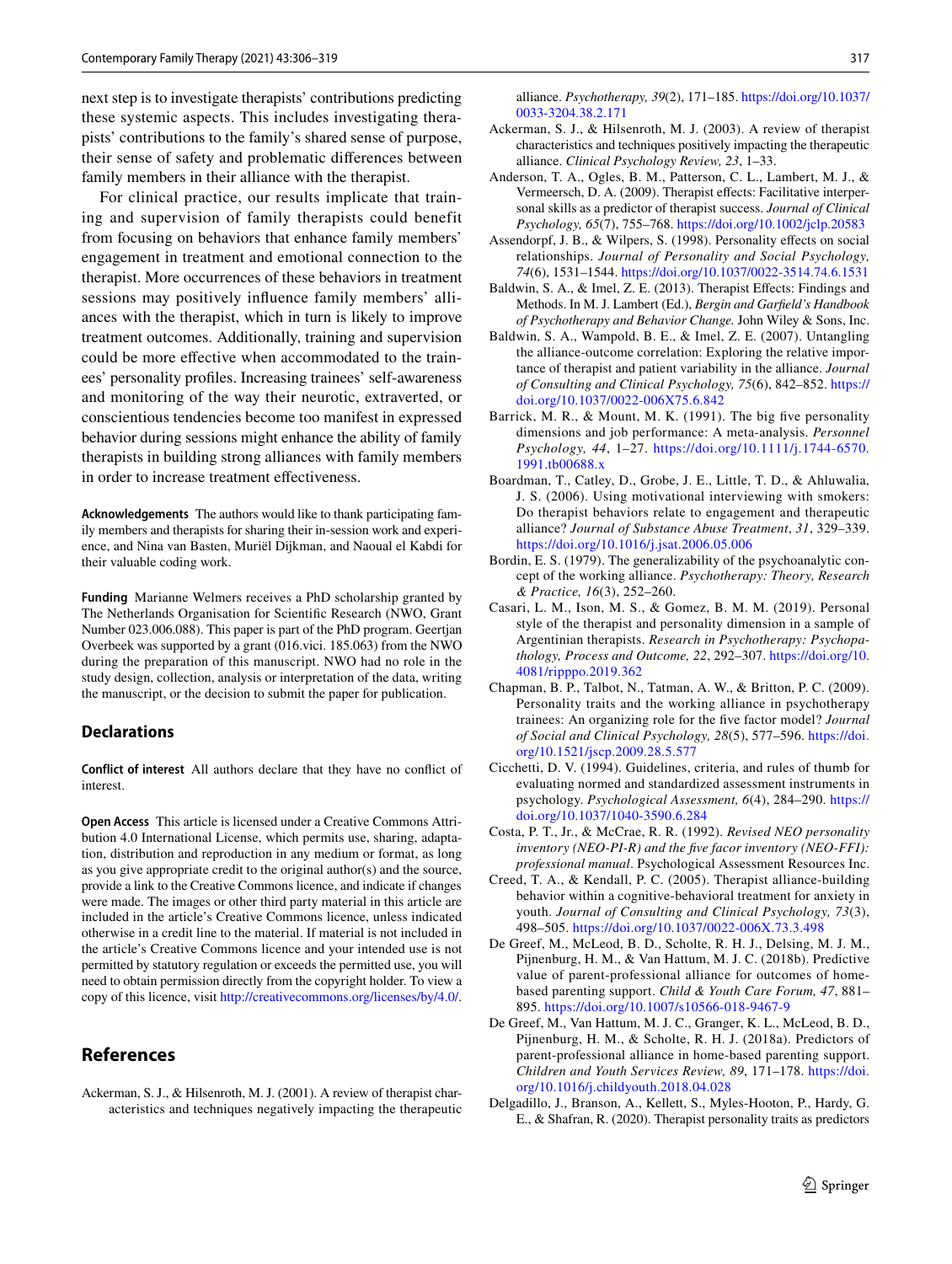of psychological treatment outcomes. *Psychotherapy Research, 30*(7), 857–870.<https://doi.org/10.1080/10503307.2020.1731927>

- <span id="page-13-12"></span>Diamond, G. M., Hogue, A., Liddle, H. A., & Dakof, G. A. (1999). Alliance-building interventions with adolescents in family therapy: A process study. *Psychotherapy, 36*(4), 355–368. [https://doi.](https://doi.org/10.1037/h0087729) [org/10.1037/h0087729](https://doi.org/10.1037/h0087729)
- <span id="page-13-3"></span>Dinger, U., Strack, M., Leichsenring, F., Wilmers, F., & Schauenburg, H. (2008). Therapist Efects on outcome and alliance in inpatient psychotherapy. *Journal of Clinical Psychology, 64*(3), 344–354. <https://doi.org/10.1002/jclp.20443>
- <span id="page-13-1"></span>Elvins, R., & Green, J. (2008). The conceptualization and measurement of therapeutic alliance: An empirical review. *Clinical Psychology Review, 28*, 1167–1187. <https://doi.org/10.1016/j/cpr.2008.04.002>
- <span id="page-13-14"></span>Escudero, V., Boogmans, E., Loots, G., & Friedlander, M. L. (2012). Alliance rupture and repair in conjoint family therapy: An exploratory study. *Psychotherapy, 49*(1), 26–37. [https://doi.org/10.1037/](https://doi.org/10.1037/a0026747) [a0026747](https://doi.org/10.1037/a0026747)
- <span id="page-13-8"></span>Escudero, V., & Friedlander, M. L. (2017). *Therapeutic Alliances with Families. Empowering Clients in Challenging Cases*. Spinger Nature.
- <span id="page-13-5"></span>Escudero, V., Friedlander, M. L., Varela, N., & Abascal, A. (2008). Observing the therapeutic alliance in family therapy: Associations with participants' perceptions and therapeutic outcomes. *Journal of Family Therapy, 30*(2), 194–214. [https://doi.org/10.1111/j.](https://doi.org/10.1111/j.1467-6427.2008.00425.x) [1467-6427.2008.00425.x](https://doi.org/10.1111/j.1467-6427.2008.00425.x)
- <span id="page-13-11"></span>Fjermestad, K. W., Føreland, Ø., Oppedal, S. B., Sørensen, Y. H., Vognild, R. G., Öst, L., Bjaastad, J. F., Shirk, S. S., & Wergeland, G. J. (2020). Therapist alliance-building behaviors, alliance, and outcomes in cognitive behavioral treatment for youth anxiety disorders. *Journal of Clinical Child & Adolescent Psychology*. <https://doi.org/10.1080/15374416.2019.1683850>
- <span id="page-13-2"></span>Flückiger, C., Del Re, A. C., Wampold, B. E., & Horvath, A. O. (2018). The alliance in adult psychotherapy: A meta-analytic synthesis. *Psychotherapy, 55*(4), 316–340. [https://doi.org/10.1037/pst00](https://doi.org/10.1037/pst0000172) [00172](https://doi.org/10.1037/pst0000172)
- <span id="page-13-4"></span>Friedlander, M. L., Escudero, V., & Heatherington, L. (2006a). *Therapeutic Alliances in Couple and Family Therapy. An Empirically Informed Guide to Practice*. American Psychological Association.
- <span id="page-13-25"></span>Friedlander, M.L., Escudero, V., Heatherington, L., Deihl, L., Field, N., Lehman, P., McKee, M., & Cutting, M. (2005). *System for Observing Family Therapy Alliances (SOFTA-o).* Training Manual. Downloaded from [http://softa-soatif.hl17.dinaserver.com/](http://softa-soatif.hl17.dinaserver.com/wp-content/uploads/2014/06/Softa_CodingManual.pdf) [wp-content/uploads/2014/06/Softa\\_CodingManual.pdf](http://softa-soatif.hl17.dinaserver.com/wp-content/uploads/2014/06/Softa_CodingManual.pdf)
- <span id="page-13-6"></span>Friedlander, M. L., Escudero, V., Horvath, A. O., & Heatherington, L. (2006b). System for observing family therapy alliances: A tool for research and practice. *Journal of Counseling Psychology, 53*(2), 214–224.<https://doi.org/10.1037/0022-0167.53.2.214>
- <span id="page-13-31"></span>Friedlander, M. L., Escudero, V., Welmers-van de Poll, M. J., & Heatherington, L. (2018). Meta-analysis of the alliance-outcome relation in couple and family therapy. *Psychotherapy, 55*(4), 356–371. <https://doi.org/10.1037/pst0000161>
- <span id="page-13-30"></span>Friedlander, M. L., Escudero, V., Welmers-van de Poll, M. J., & Heatherington, L. (2019). Alliances in Couple- and Family Therapy. In J. C. Norcross & M. J. Lambert (Eds.), *Psychotherapy Relationships that Work III.* Oxford University Press.
- <span id="page-13-9"></span>Friedlander, M. L., Lambert, J. E., Escudero, V., & Cragun, C. (2008). How do therapists enhance family alliances? Sequential analyses of therapist-client behavior in two contrasting cases. *Psychotherapy Research, Practice, Training, 45*(1), 75–87. [https://doi.org/](https://doi.org/10.1037/0033-3204.45.1.75) [10.1037/0033-3204.45.1.75](https://doi.org/10.1037/0033-3204.45.1.75)
- <span id="page-13-29"></span>Friedlander, M. L., Lambert, J. E., & Muñiz de la Peña, C. (2008b). A step toward disentangling the alliance/improvement cycle in family therapy. *Journal of Counseling Psychology, 55*, 118–124. <https://doi.org/10.1037/0022-0167.55.1.118>
- <span id="page-13-15"></span>Friedlander, M. L., Lee, H., Shaffer, K. S., & Cabrera, P. (2014). Negotiating therapeutic alliances with a family at impasse. *Psychotherapy, 51*(1), 41–52. <https://doi.org/10.1037/a0032524>
- <span id="page-13-23"></span>Hartmann, A., Joos, A., Orlinsky, D. E., & Zeekc, A. (2015). Accuracy of therapist perceptions of patients' alliance: Exploring the divergence. *Psychotherapy Research*, *25*(4), 408–419. [https://doi.org/](https://doi.org/10.1080/10503307.2014.927601) [10.1080/10503307.2014.927601](https://doi.org/10.1080/10503307.2014.927601)
- <span id="page-13-22"></span>Hersoug, A. G., Høglend, P., Havik, O., von der Lippe, A., & Monsen, J. (2009). Therapist characteristics infuencing the quality of alliance in long-term psychotherapy. *Clinical Psychology and Psychotherapy, 16*, 100–110. <https://doi.org/10.1002/cpp.605>
- <span id="page-13-17"></span>Hoekstra, H., & De Fruyt, F. (2014). *NEO-PI-3 Persoonlijkheidsvragenlijst. Handleiding*. Hogrefe.
- <span id="page-13-28"></span>Hofstee, W. K., Kiers, H. A. L., De Raad, B., Goldberg, L. R., & Ostendorf, F. (1997). A comparison of big-fve structures of personality traits in Dutch, English, and German. *European Journal of Personality, 11*(1), 15–31.
- <span id="page-13-10"></span>Horvath, A. O., Del Re, A. C., Flückiger, C., & Symonds, D. (2011). Alliance in individual psychotherapy. *Psychotherapy, 48*(1), 9–16. <https://doi.org/10.1093/acprof:oso/9780199737208.003.0002>
- <span id="page-13-0"></span>Huppert, J. D., Bufka, L. F., Barlow, D. H., Gorman, J. M., Shear, M. K., & Woods, S. W. (2001). Therapists, therapist variables, and cognitive-behavioral therapy outcome in a multicenter trial for panic disorder. *Journal of Consulting and Clinical Psychology, 69*(5), 747–755.<https://doi.org/10.1037/0022-006X.69.5.747>
- <span id="page-13-7"></span>Isserlin, L., & Couturier, J. (2012). Therapeutic alliance and familybased treatment for adolescents with anorexia nervosa. *Psychotherapy, 49*(1), 46–51. <https://doi.org/10.1037/a0023905>
- <span id="page-13-19"></span>Karney, B. R., & Thomas, B. N. (1995). The longitudinal course of marital quality and stability: A review of theory, method, and research. *Psychological Bulletin, 118*(1), 3–34.
- <span id="page-13-24"></span>Killian, M., Forrester, D., Westlake, D., & Antonopoulou, P. (2017). Validity of the working alliance inventory within child protection services. *Research on Social Work Practice, 27*(6), 704–715. <https://doi.org/10.1177/1049731515596816>
- <span id="page-13-26"></span>Koo, T. K., & Li, M. Y. (2016). A guideline of selecting and reporting intraclass correlation coefficients for reliability research. *Journal of Chirapractic Medicine, 15*, 155–163. [https://doi.org/10.1016/j.](https://doi.org/10.1016/j.jcm.2016.02.012) [jcm.2016.02.012](https://doi.org/10.1016/j.jcm.2016.02.012)
- <span id="page-13-18"></span>Lado, M., & Alonso, P. (2017). The fve-factor model and job performance in low complexity jobs: A quantitative synthesis. *Revista De Psicología Del Trabajo y De Las Organizaciones, 33*(3), 175– 182.<https://doi.org/10.1016/j.rpto.2017.07.004>
- <span id="page-13-27"></span>Little, R. J. A. (1988). A test of missing completely at random for multivariate data with missing values. *Journal of the American Statistical Association, 83*(404), 1198–1202. [https://doi.org/10.](https://doi.org/10.1080/01621459.1988.10478722) [1080/01621459.1988.10478722](https://doi.org/10.1080/01621459.1988.10478722)
- <span id="page-13-20"></span>Lopes, P. N., Salovey, P., & Straus, R. (2003). Emotional intelligence, personality, and the perceived quality of social relationships. *Personality and Individual Diferences, 35*(3), 641–658. [https://doi.](https://doi.org/10.1016/S0191-8869(02)00242-8) [org/10.1016/S0191-8869\(02\)00242-8](https://doi.org/10.1016/S0191-8869(02)00242-8)
- <span id="page-13-21"></span>Mallinkcrodt, B., & Nelson, M. L. (1991). Counselor training level and the formation of the psychotherapeutic working alliance. *Journal of Counseling Psychology, 38*(2), 133–138. [https://doi.org/10.](https://doi.org/10.1037/0022-0167.38.133) [1037/0022-0167.38.133](https://doi.org/10.1037/0022-0167.38.133)
- <span id="page-13-16"></span>McCrae, R. R., & Costa, P. T. (1987). Validation of the fve-factor model of personality across instruments and observers. *Journal of Personality and Social Psychology, 52*(1), 81–90. [https://doi.](https://doi.org/10.1037/0022-3514.52.81) [org/10.1037/0022-3514.52.81](https://doi.org/10.1037/0022-3514.52.81)
- <span id="page-13-13"></span>Muñiz de la Peña, C., Friedlander, M. L., Escudero, V., & Heatherington, L. (2012). How do therapists ally with adolescents in family therapy? An examination of relational control communication in early sessions. *Journal of Counseling Psychology, 59*(3), 339– 351.<https://doi.org/10.1037/a0028063>